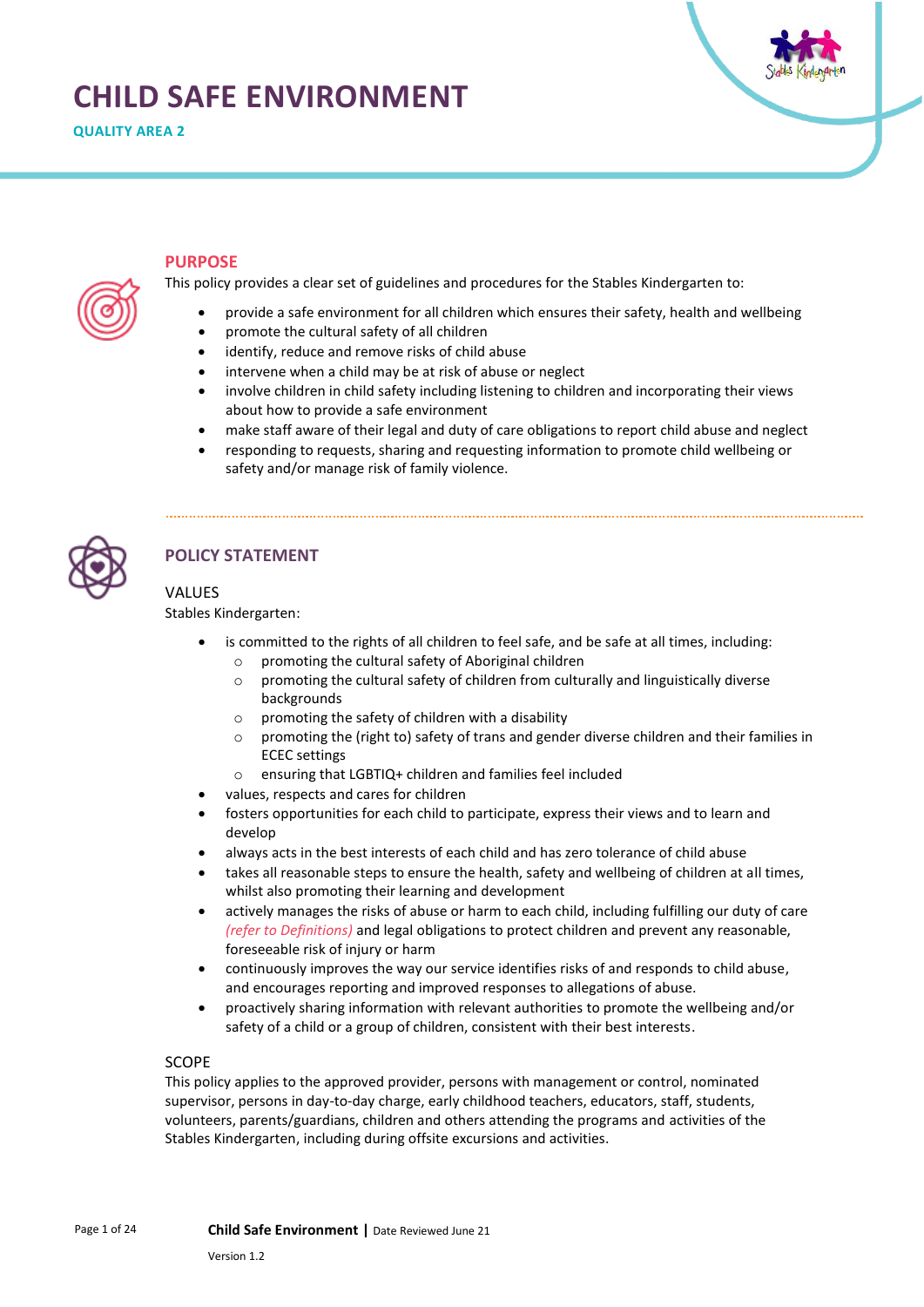| <b>RESPONSIBILITIES</b>                                                                                                                                                                                                                                         | with management or control<br>Approved provider and persons | persons in day-to-day charge<br>Nominated supervisor and | educators and all other staff<br>Early childhood teacher, | Parents/guardians | students<br>Contractors, volunteers and |
|-----------------------------------------------------------------------------------------------------------------------------------------------------------------------------------------------------------------------------------------------------------------|-------------------------------------------------------------|----------------------------------------------------------|-----------------------------------------------------------|-------------------|-----------------------------------------|
| R indicates legislation requirement, and should not be deleted                                                                                                                                                                                                  |                                                             |                                                          |                                                           |                   |                                         |
| Ensuring the learning environment provided considers<br>appropriate child groupings, sufficient space, and includes<br>carefully chosen and well-maintained resources and<br>equipment (Regulations 103) (refer to Injury Trauma and<br><b>Illness Policy</b> ) | $\mathsf{R}$                                                | $\mathsf{R}$                                             | $\sqrt{}$                                                 |                   |                                         |
| Creating a culturally safe environment for Aboriginal children                                                                                                                                                                                                  | $\mathsf{R}$                                                | $\mathsf{R}$                                             | R                                                         |                   | R                                       |
| Supporting and encouraging a child's ability to express their<br>culture and enjoy their cultural rights                                                                                                                                                        | $\mathbf R$                                                 | $\sqrt{}$                                                | $\sqrt{}$                                                 |                   | $\sqrt{}$                               |
| Understanding children's diverse circumstances, and<br>providing support and responding to those who are<br>vulnerable                                                                                                                                          | $\mathsf{R}$                                                | $\sqrt{}$                                                | $\sqrt{}$                                                 |                   |                                         |
| Implement risk assessments of the service environment and<br>equipment to ensure risks to health and safety are minimised<br>(National Law: Sections 167) (refer to Occupational Health and<br>Safety and Injury Trauma and Illness Policy)                     | $\mathsf{R}$                                                | $\mathsf{R}$                                             | $\sqrt{}$                                                 |                   |                                         |
| Implementing risk management plans, considering risks posed<br>by service setting, activities, and the physical environment                                                                                                                                     | R                                                           | R                                                        | $\sqrt{}$                                                 |                   |                                         |
| Complying with the legislated ECT/educator-to-child ratios at<br>all times (National Law: Sections 169, Regulations 123) (refer<br>to Supervision of Children Policy)                                                                                           | R                                                           | R                                                        | $\sqrt{}$                                                 |                   | $\sqrt{}$                               |
| Ensuring children are actively supervised at all times<br>(Regulations 122) (refer to Supervision of Children Policy)                                                                                                                                           | $\mathsf{R}$                                                | $\mathsf{R}$                                             | $\sqrt{}$                                                 |                   | $\sqrt{ }$                              |
| Ensuring all staff, contractors, volunteers and students do not<br>consume or are under the influence of alcohol or be affected<br>by drugs (Regulations 82, 83) (refer to Tobacco, Alcohol and<br>other Drugs Policy)                                          | R                                                           | $\sqrt{}$                                                | $\sqrt{}$                                                 |                   |                                         |
| Providing leadership for an organisational culture of<br>accountability for child safety which is open to scrutiny and is<br>continuously reviewed and improved                                                                                                 | $\mathbf R$                                                 | $\sqrt{}$                                                |                                                           |                   |                                         |
| Advising staff of current child protection legislation, and their<br>legal and duty of care obligations (Regulation 84)                                                                                                                                         | $\mathsf{R}$                                                | $\sqrt{}$                                                |                                                           |                   |                                         |
| Undertaking child safety reviews and developing an action<br>plan to maintain Child Safe Standards (refer to Definitions) at<br>Stables Kindergarten                                                                                                            | R                                                           | $\sqrt{}$                                                | $\sqrt{}$                                                 | $\sqrt{}$         |                                         |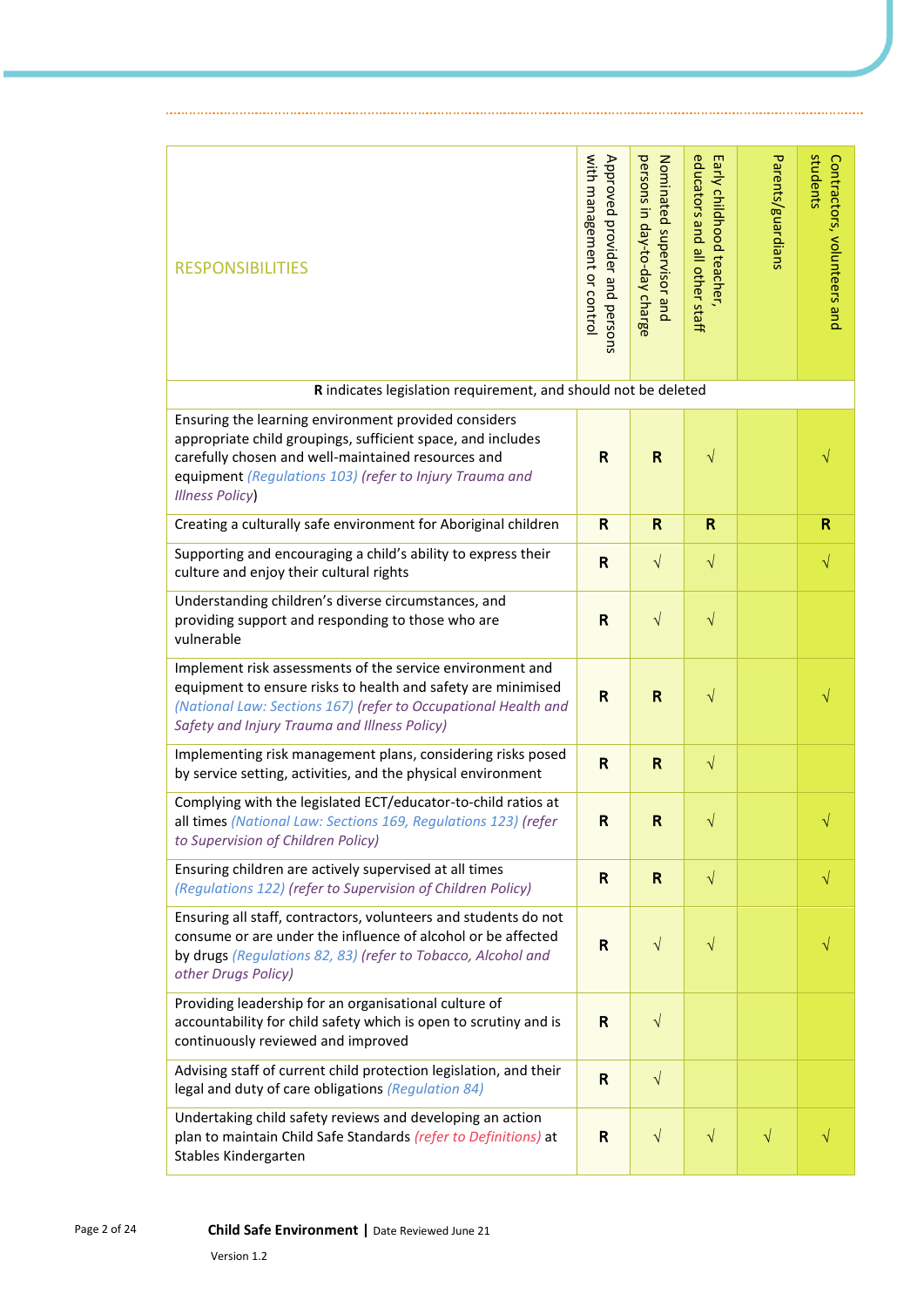| Keeping up to date and complying with any relevant changes<br>in legislation and practices in relation to this policy                                                                                                                                                                                       | R                       | $\sqrt{}$    | $\sqrt{}$ |           |           |
|-------------------------------------------------------------------------------------------------------------------------------------------------------------------------------------------------------------------------------------------------------------------------------------------------------------|-------------------------|--------------|-----------|-----------|-----------|
| Contributing to an organisational culture of child safety                                                                                                                                                                                                                                                   | $\mathsf{R}$            | $\sqrt{ }$   | $\sqrt{}$ | $\sqrt{}$ | $\sqrt{}$ |
| Ensuring continuous improvement in the implementation of<br>the Child Safe Standards (refer to Definitions) in Stables<br>Kindergarten, promoting an organisational culture of<br>accountability for child safety which is open to scrutiny and is<br>continuously reviewed and improved (refer to Sources) | $\mathsf{R}$            | $\mathsf{R}$ | $\sqrt{}$ | $\sqrt{}$ |           |
| Conducting recruitment and induction processes for staff in<br>line with this policy (refer to Attachment 1)                                                                                                                                                                                                | R                       |              |           |           |           |
| Screening contractors, volunteers and students in line with<br>their roles and this policy (refer to Attachment 2)                                                                                                                                                                                          | $\mathsf{R}$            |              |           |           |           |
| Ensuring that contractors, volunteers, students,<br>parents/guardians and other visitors to the service are not left<br>with sole supervision of individual children or groups of<br>children                                                                                                               | $\mathsf{R}$            | $\mathsf{R}$ | $\sqrt{}$ |           |           |
| Ensuring that contact is prevented or responding if it has<br>occurred, when the service has been notified of a court order<br>prohibiting an adult from contacting an enrolled child                                                                                                                       | $\mathsf{R}$            | $\mathsf{R}$ | $\sqrt{}$ |           |           |
| Validating Working with Children Clearance (refer to<br>Definitions) or Victorian Institute of Teaching Registration<br>before staff, contractors, volunteers and students commence<br>working with children (refer to Staffing Policy)                                                                     | R                       | $\sqrt{}$    |           |           |           |
| Identifying the potential for child abuse at Stables<br>Kindergarten, and developing and implementing effective<br>prevention strategies                                                                                                                                                                    | $\mathsf{R}$            | $\mathsf R$  | R         |           |           |
| Following processes for responding to and reporting<br>suspected child abuse (refer to Attachment 3)                                                                                                                                                                                                        | R                       | $\mathsf{R}$ | R         | $\sqrt{}$ | $\sqrt{}$ |
| Ensuring appropriate annual training on child safety, including<br>recognising the signs and symptoms of child abuse (refer to<br>Definitions), knowing how to respond, and understanding<br>responsibilities and processes for reporting (refer to<br>Attachment 3)                                        | $\mathsf{R}$            | $\mathsf{R}$ | R         |           |           |
| Ensuring procedures for reporting and responding to<br>suspected child abuse or neglect are promoted across the<br>service and regularly reviewed in partnership with all<br>stakeholders (refer to Attachment 3 and 4)                                                                                     | R                       | $\sqrt{}$    | $\sqrt{}$ | $\sqrt{}$ |           |
| Fulfilling legal obligations, including mandatory reporting and<br>duty of care obligations (refer to Definitions) (refer to<br>Attachment 3 and 4)                                                                                                                                                         | $\mathsf{R}$            | $\mathsf{R}$ | R         |           |           |
| Being aware of this policy, the Code of Conduct Policy, Privacy<br>and Confidentiality Policy and the Interactions with Children<br>Policy and their ongoing obligations to behave in accordance<br>with the policies                                                                                       | $\sqrt{}$               | $\sqrt{}$    | $\sqrt{}$ | $\sqrt{}$ |           |
| Communicating to staff about their obligations under the<br>Information Sharing Schemes (refer to Definitions), and ensure<br>they have read and understood the Privacy and<br><b>Confidentiality Policy</b>                                                                                                | $\overline{\mathsf{R}}$ | $\mathsf{R}$ | $\sqrt{}$ |           |           |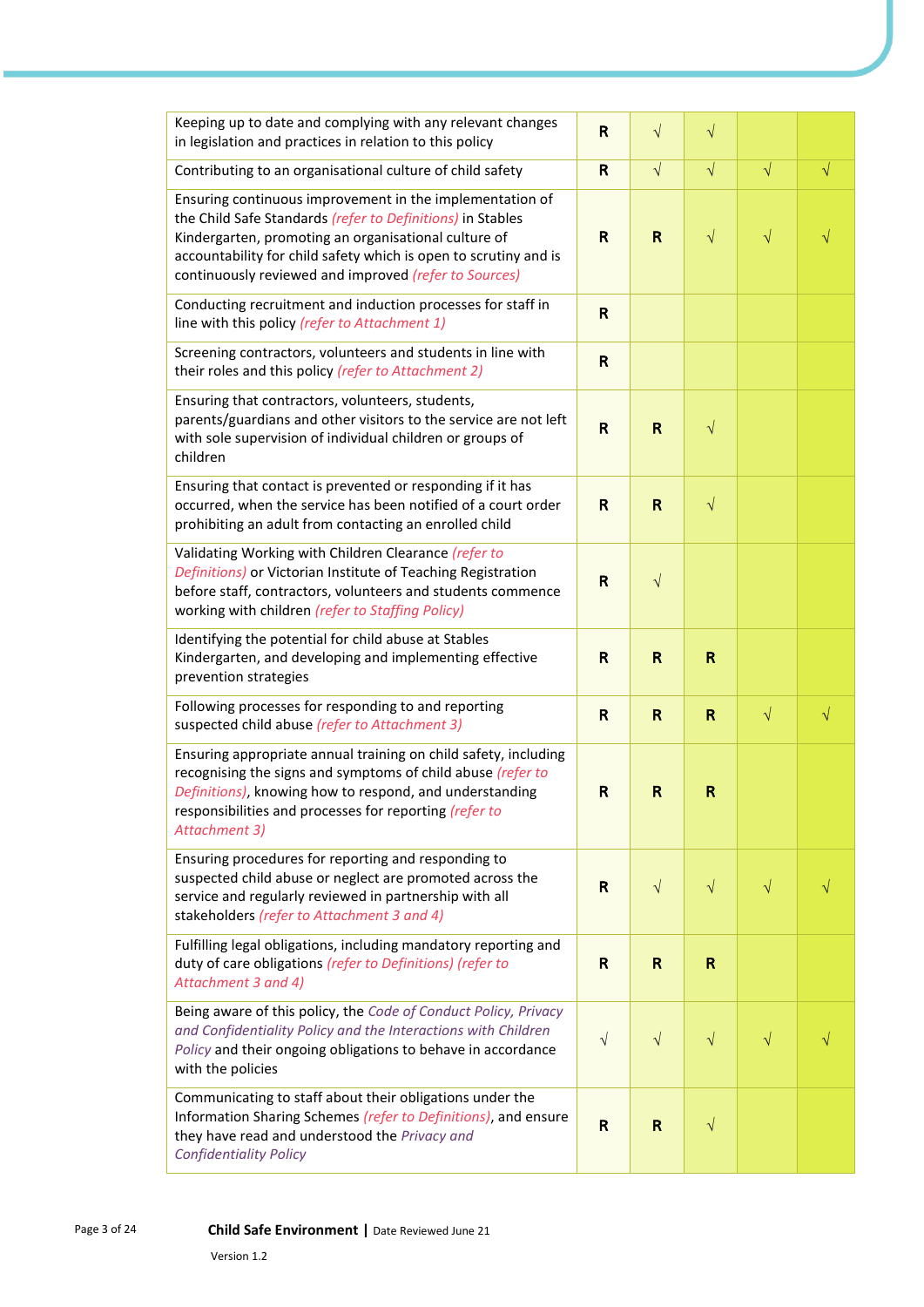| Promoting awareness and compliance with the Child Safe<br>Standards (refer to Definitions) when disclosing information to<br>promote the wellbeing and safety of a child or group of<br>children                                                                                                                     | R            | $\sqrt{}$    | $\sqrt{}$ |  |
|----------------------------------------------------------------------------------------------------------------------------------------------------------------------------------------------------------------------------------------------------------------------------------------------------------------------|--------------|--------------|-----------|--|
| Ensuring information sharing procedures abide by the CISS<br>Ministerial Guidelines (refer to Source) and exercising<br>professional judgment when determining whether the<br>threshold for sharing is met, what information to share and<br>with whom to share it (refer to Privacy and Confidentiality<br>Policy). | R            | $\mathsf{R}$ | R         |  |
| Giving precedence to the wellbeing and safety of a child or<br>group of children over the right to privacy when sharing<br>information under the CISS and the FVISS (refer to Definitions)                                                                                                                           | R            | R            | R         |  |
| Ensuring confidential information is only shared with relevant<br>authorities to the extent necessary to promote the wellbeing<br>or safety of a child or group of children, consistent with the<br>best interests of that child or those children                                                                   | $\mathsf{R}$ | $\mathbf R$  | R         |  |
| Maintaining co-operative relationships with appropriate<br>services and/or professionals (including Child FIRST/Orange<br>Door) (refer to Definitions) in the best interests of children<br>and their families                                                                                                       | $\sqrt{}$    | $\sqrt{}$    | $\sqrt{}$ |  |
| Offering support to the child and their family, and to staff in<br>response to concerns or reports relating to the safety, health<br>and wellbeing of a child at Stables Kindergarten                                                                                                                                | $\sqrt{ }$   | $\sqrt{}$    | $\sqrt{}$ |  |
| Ensuring processes for responding to and reporting are<br>followed when there are significant concerns for the safety,<br>health or wellbeing of a child at the service (refer to<br>Attachment 3 and 4)                                                                                                             | R            | $\mathsf{R}$ | R         |  |
| Notifying DET within 24 hours of a serious incident (refer to<br>Definitions) occurring at the service                                                                                                                                                                                                               | $\mathsf{R}$ | $\sqrt{}$    |           |  |
| Notifying DET within 24 hours of becoming aware of a<br>notifiable complaint (refer to Definitions) or allegation<br>regarding the safety, health and/or welfare of a child at the<br>service                                                                                                                        | R            |              |           |  |
| Notifying the nominated head of organisation (refer to<br>Definitions) to the Commission for Children and Young People<br>and maintaining the currency of the information                                                                                                                                            | R            |              |           |  |
| Notifying the Commission for Children and Young People<br>within 3 business days of becoming aware of a reportable<br>allegation (refer to Definitions), under the Reportable Conduct<br>Scheme (refer to Definitions) (refer to Attachment 3 and 4)                                                                 | R            |              |           |  |
| Investigating an allegation (subject to police clearance on<br>criminal matters or matters involving family violence),<br>advising the Commission for Children and Young People who<br>is undertaking the investigation                                                                                              | $\mathsf{R}$ |              |           |  |
| Managing the risks to children whilst undertaking the<br>investigation                                                                                                                                                                                                                                               | $\mathsf{R}$ | $\sqrt{}$    | $\sqrt{}$ |  |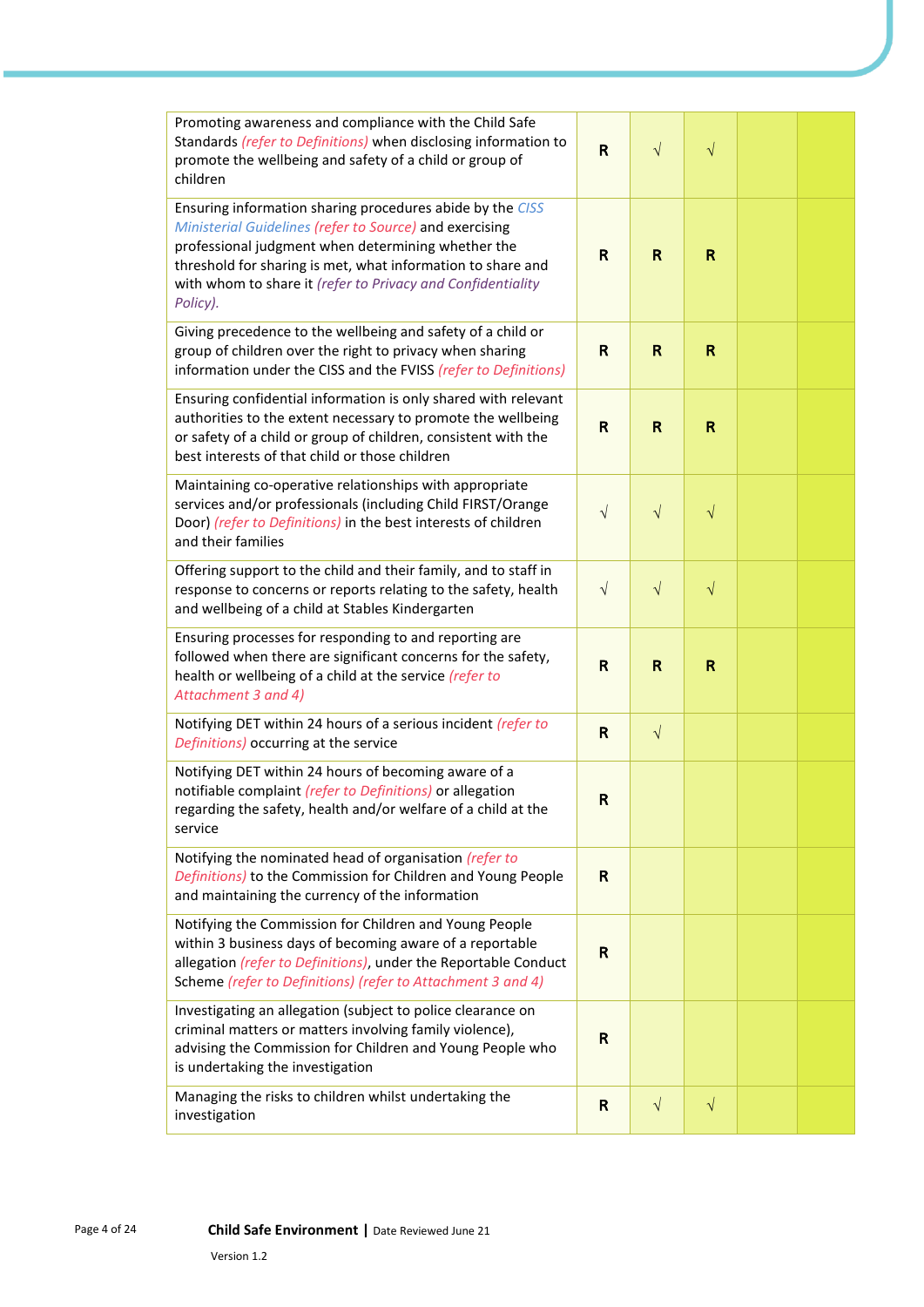| Updating the Commission for Children and Young People                                                                                                                                                                                                                                 |              |              |              |           |           |
|---------------------------------------------------------------------------------------------------------------------------------------------------------------------------------------------------------------------------------------------------------------------------------------|--------------|--------------|--------------|-----------|-----------|
| within 30 calendar days with detailed information about the<br>reportable allegation and any action                                                                                                                                                                                   | $\mathsf{R}$ |              |              |           |           |
| Notifying the Commission for Children and Young People of<br>the investigation findings and any disciplinary action taken (or<br>the reasons no action was taken)                                                                                                                     | $\mathsf{R}$ |              |              |           |           |
| Notifying the approved provider or person with management<br>or control immediately on becoming aware of a concern,<br>complaint or allegation regarding the safety, health and<br>welfare of a child at Stables Kindergarten                                                         |              | $\mathsf{R}$ | $\mathsf{R}$ | $\sqrt{}$ |           |
| Maintaining confidentiality at all times (refer to Privacy and<br><b>Confidentiality Policy)</b>                                                                                                                                                                                      | R            | $\mathsf{R}$ | $\mathsf{R}$ | $\sqrt{}$ | R         |
| Providing appropriate resources and training to assist staff,<br>contractors, volunteers and students to implement this policy<br>(refer to Sources)                                                                                                                                  | $\mathsf{R}$ |              |              |           |           |
| Protecting the rights of children and families, and encouraging<br>their participation in decision-making                                                                                                                                                                             | $\mathsf{R}$ | $\sqrt{ }$   | $\sqrt{}$    | $\sqrt{}$ |           |
| Keeping informed of any relevant changes in legislation and<br>practices in relation to this policy                                                                                                                                                                                   | $\mathsf{R}$ | $\sqrt{}$    | $\sqrt{}$    | $\sqrt{}$ | V         |
| Abide by the Code of Conduct Policy                                                                                                                                                                                                                                                   | $\mathsf{R}$ | $\sqrt{ }$   | $\sqrt{}$    | $\sqrt{}$ | $\sqrt{}$ |
| Ensuring an explicit statement of [Service Name]'s<br>commitment to child safety is included in all advertising<br>promotion for the organisation                                                                                                                                     | $\mathsf{R}$ |              |              |           |           |
| Being aware of this policy, the Code of Conduct Policy, Privacy                                                                                                                                                                                                                       |              |              |              |           |           |
| and Confidentiality Policy and the Interactions with Children<br>Policy and their ongoing obligations to behave in accordance<br>with the policies                                                                                                                                    | $\mathsf{R}$ | $\mathbf R$  | R            | R         | R         |
| Ensuring when sharing information giving precedence to the<br>wellbeing and safety of a child or group of children over the<br>right to privacy when sharing information under the CISS and<br>the FVISS (refer to Privacy and Confidentiality Policy)                                | $\mathsf{R}$ | $\mathsf{R}$ | R            |           |           |
| Seeking and taking into account the views of the child and the<br>child's relevant family members, if it is appropriate, safe and<br>reasonable to do so when sharing information under the CISS<br>and the FVISS (refer to Definitions)                                              | $\sqrt{}$    | $\sqrt{}$    | $\sqrt{}$    |           |           |
| Being respectful of and have regard to a child's social,<br>individual and cultural identity, the child's strengths and<br>abilities and any vulnerability relevant to the child's safety or<br>wellbeing when sharing information under the CISS and FVISS<br>(refer to Definitions) | $\sqrt{}$    | $\sqrt{}$    | $\sqrt{}$    |           |           |
| Promoting a child's cultural safety and recognising the cultural<br>rights and familial and community connections of children<br>who are Aboriginal, Torres Strait Islander or both when<br>sharing information under the CISS and FVISS (refer to<br>Definitions)                    | $\sqrt{}$    | $\sqrt{}$    | $\sqrt{}$    |           |           |
| Educating and empowering children to talk about events and<br>situations that make them feel uncomfortable                                                                                                                                                                            | $\sqrt{ }$   | $\sqrt{ }$   | $\sqrt{}$    | $\sqrt{}$ | $\sqrt{}$ |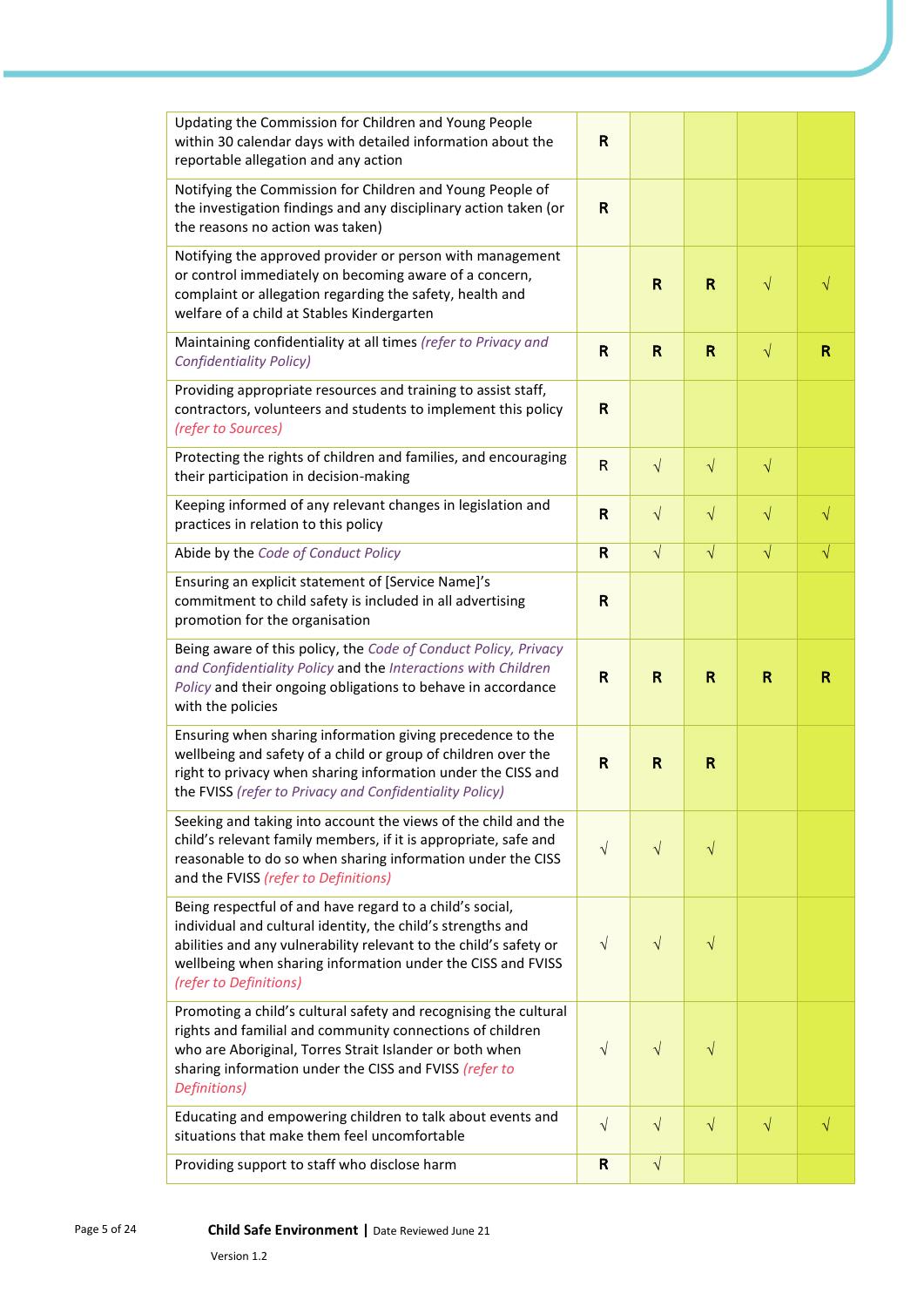| Ensuring that children have access to information, support<br>and handling complaints through processes that are culturally<br>safe, accessible and easy to understand                                                                         |   |  |  |
|------------------------------------------------------------------------------------------------------------------------------------------------------------------------------------------------------------------------------------------------|---|--|--|
| Identifying and mitigating risks in the online and physical<br>environments without compromising a child's right to privacy,<br>access to information, social connections and learning<br>opportunities (refer to eSafety for Children Policy) | R |  |  |
| Reviewing this policy in consultation with stakeholders                                                                                                                                                                                        | R |  |  |

#### **PROCEDURES**

Refer to *Attachment 3* for the following procedures:

- Making a report/referral to specialised services
- Managing a disclosure
- Responding to incidents, disclosure and suspicions of child abuse
- Documentation for responding to incidents, disclosure and suspicions of child abuse
- Reportable Conduct Scheme

Refer to *Attachment 4* for the following procedure:

• Documentation for responding to incidents, disclosure and suspicions of child abuse

## **BACKGROUND AND LEGISLATION**

#### BACKGROUND

A key requirement of the *Education and Care Service National Law Act 210* is to ensure every reasonable precaution is taken to protect children being educated and cared for by the service from harm and from any hazard likely to cause injury *(National Law: Section 167).* The approved provider must also ensure that each Nominated Supervisor and each person in day-to-day charge of the service has successfully completed the child protection training required by the Department of Education and Training *(National Law: Section 162A).*

Under the *Education and Care Services National Regulations 2011*, the approved provider of an education and care service must ensure that the nominated supervisors and staff members at the service who work with children are advised of:

- the existence and application of the current child protection law
- any obligations that they may have under that law *(Regulation 84).*

Under the *National Quality Standards*, management, educators and staff are required to be aware of their roles and responsibilities to identify and respond to every child at risk of abuse or neglect *(element 2.2.3)*. At all times, reasonable precautions and adequate supervision must be provided to ensure children are protected from harm and hazard *(element 2.2.1)*.

Approved providers operating under the *Children's Services Act 1996* must ensure that every reasonable precaution is taken to protect children being cared for or educated by the service from harm and from any hazard likely to cause injury *(section 107).*

The approved provider, persons with management control, nominated supervisor, persons in day-today charge, educators, staff, contractors, students and volunteers of early childhood services have legal and duty of care obligations to protect children under their supervision and care. Duty of care obligations *(refer to Definitions)* require the approved provider, person with management or control,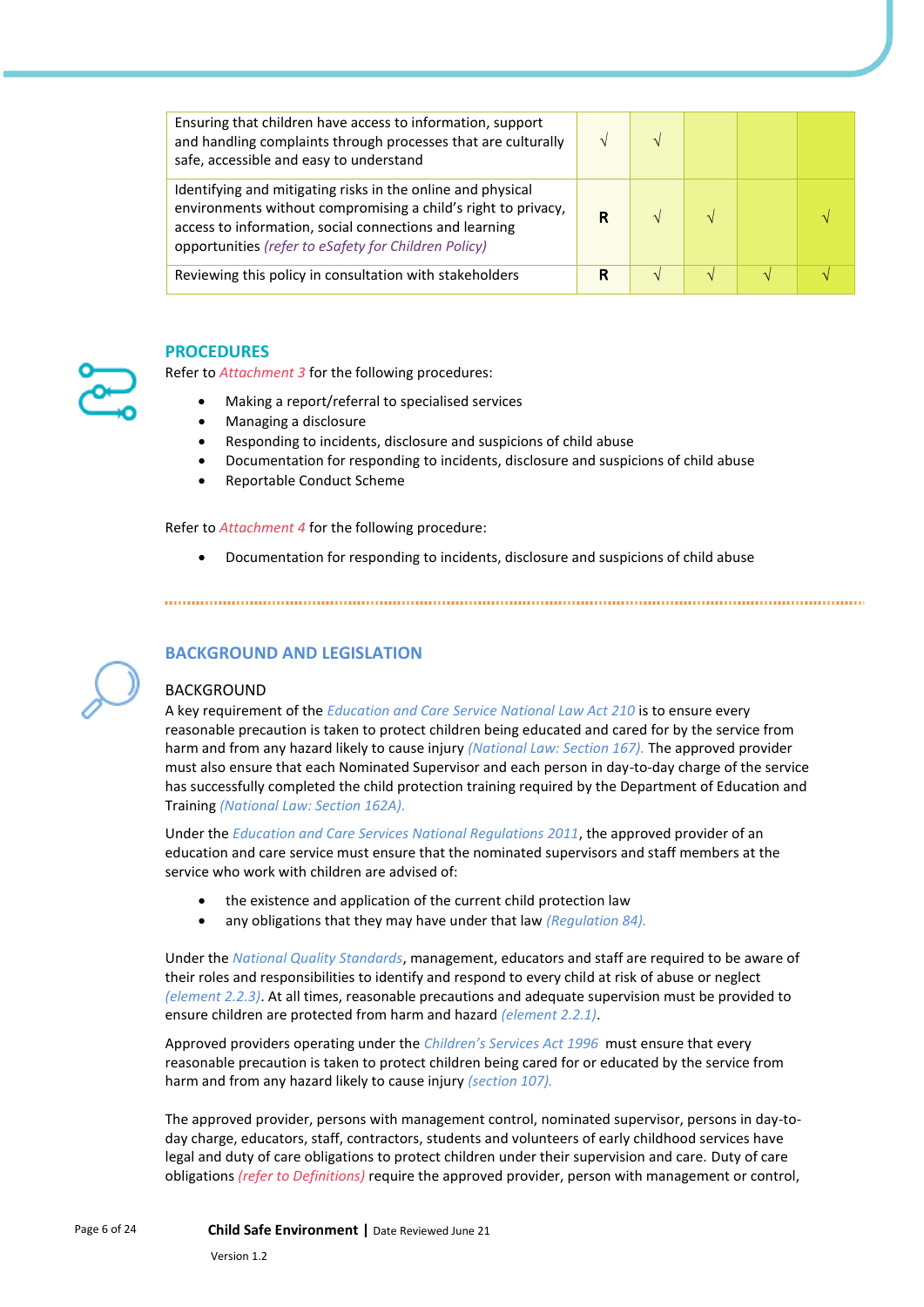nominated supervisor, persons in day-to-day charge, and staff to take reasonable steps to protect children from injury that is reasonably foreseeable.

In addition, organisations have an organisational duty of care *(refer to Definitions)* to take reasonable precautions to prevent the abuse of a child by an individual associated with the organisation while the child is under its care, supervision or authority. The Victorian Reportable Conduct Scheme *(refer to Definitions)* seeks to improve organisations' responses to allegations of child abuse and neglect by their workers and volunteers. The scheme is established by the *Child Wellbeing and Safety Act 2005 (the Act)* and relates to individuals associated with an organisation, including but not limited to committee members, employees, volunteers and contractors.

*The Children, Youth and Families Act 2005* provides the legislative basis for the provision of services to vulnerable children, young people and their families, and places children's best interests at the heart of decision-making and service delivery.

In line with the Victorian Government's Roadmap for Reform, Education State reforms and broader child safety initiatives, *Part 6A* of the *Child Wellbeing and Safety Act 2005* was proclaimed in September 2018. The Act established the Child Information Sharing (CIS) Scheme, which enables sharing of confidential information between prescribed information sharing entities *(refer to Definitions)* in a timely and effective manner in order to promote the wellbeing and safety of children. Alongside the CIS Scheme, the *Family Violence Protection Act 2008* includes the Family Violence Information Sharing (FVIS) Scheme and the Family Violence Multi-Agency Risk Assessment and Management Framework, which enables information to be shared between prescribed entities to assess and manage family violence risk to children and adults. It will allow professionals working with children to gain a complete view of the children they work with, making it easier to identify wellbeing or safety needs earlier, and to act on them sooner.

Any person who forms a reasonable belief *(refer to Definitions),* that a child is in need of protection may report their concerns to the Child Protection *(refer to Definitions).*

Early childhood teachers are required to be registered with the Victorian Institute of Teaching and are mandatory reporters *(refer to Definitions).* In addition, all educators with post-secondary qualifications in the care, education or minding of children and employed or engaged in an education and care service or a children's service and all proprietors, nominees of a children's service, approved providers, and nominated supervisors of an education and care service are mandatory reporters.

All mandatory reporters must make a report to Victoria Police and/or Child Protection *(refer to Definitions)* as soon as practicable if, during the course of their roles and responsibilities they form a reasonable belief that:

- A child is likely to suffer, or has suffered, significant harm as a result of physical abuse and/or sexual abuse, and
- The child's parents have not protected, or are unlikely protect, the child from harm of that type.

Victorian organisations that provide services to children are required under the *Child Wellbeing and Safety Act 2005* to ensure that they implement compulsory minimum Child Safe Standards to protect children from harm. The standards aim to drive continuous improvement in the way services prevent and report child abuse and respond to allegations of child abuse. Standard 2 requires services to have a child safe policy or statement of commitment to child safety.

Three criminal offences in the *Crimes Amendment (Protection of Children) Act 2014* protect children from child abuse:

- Failure to disclose: All adults (not just those working with children) have a legal duty to report information about child sexual abuse to Victoria Police. The offence applies to any adult who forms a reasonable belief that a sexual offence has been committed by an adult against a child under 16 and fails to report that information to the Victoria Police.
- Failure to protect: The offence applies to people within organisations who hold positions of authority within an education and care service, such as the approved provider, person with management or control, the nominated supervisor or the person in day to day charge and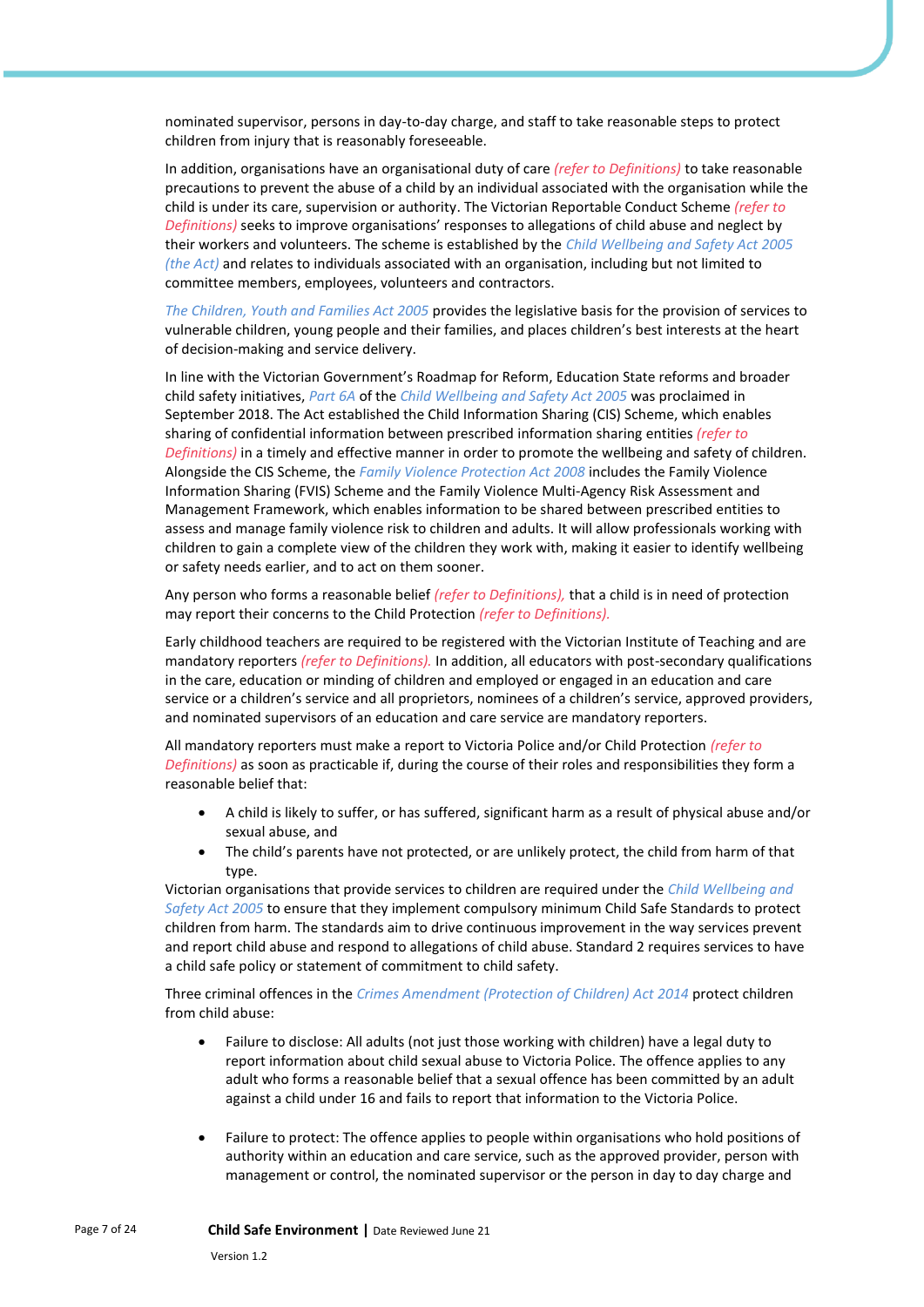who know of the substantial risk that another adult associated with the organisation may commit a sex offence and they have the power or responsibility to remove or reduce the risk but negligently fail to do so.

• Grooming offence: The offence targets predatory conduct by an adult with the intent of committing child sexual abuse. Conduct may include communication, including online communication, with a child under the age of 16 or their parents.

#### LEGISLATION AND STANDARDS

Relevant legislation and standards include but are not limited to:

- Children, Youth and Families Act 2005 (Vic)
- Child Wellbeing and Safety Act 2005 (Vic)
- Child Wellbeing and Safety (Information Sharing) Amendment Regulations 2020
- Charter of Human Rights and Responsibilities Act 2006 (Vic)
- Child Safe Standards (Vic)
- Crimes Amendment (Protection of Children) Act 2014 (Vic)
- Education and Care Services National Law Act 2010 (Vic): including but not limited to Sections 165, 166, 167
- Education and Care Services National Regulations 2011 (Vic): including but not limited to Regulations 84, 85, 86, 99, 100, 101, 102, 168(2) (h), 145, 146, 149, 150
- Education Training and Reform Act 2006 (Vic) (As amended in 2014)
- Family Law Act 1975 (Cth)
- Family Violence Protection Amendment (Information Sharing) Act 2017
- National Quality Standard, including Quality Area 2: Children's Health and Safety
- Reportable Conduct Scheme administered by the Commission for Children and Young People (Vic)
- Worker Screening Act 2020
- Worker Screen Regulations 2021 (Vic)
- Wrongs Act 1958 (Vic)

The most current amendments to listed legislation can be found at:

- Victorian Legislation Victorian Law Today[: www.legislation.vic.gov.au](https://www.legislation.vic.gov.au/)
- Commonwealth Legislation Federal Register of Legislation[: www.legislation.gov.au](https://www.legislation.gov.au/)



#### **DEFINITIONS**

The terms defined in this section relate specifically to this policy. For regularly used terms e.g. Approved provider, Nominated supervisor, Notifiable complaints, Serious incidents, Duty of care, etc. refer to the Definitions file of the PolicyWorks catalogue.

**Abuse**: see Child abuse definition below.

**Child abuse**: (In the context of this policy) refers to an act or omission by an adult that endangers or impairs a child's physical and/or emotional health or development. Child abuse can be a single incident but often takes place over time. Abuse, neglect and maltreatment (refer to Definitions) are generic terms used to describe situations in which a child may need protection. Child abuse includes any and all of the following:

**Physical abuse:** When a child suffers or is likely to suffer significant harm from an injury inflicted by a parent/guardian, caregiver or other adult. The injury may be inflicted intentionally, or be the consequence of physical punishment or the physically aggressive treatment of a child. Physical injury and significant harm to a child can also result from neglect by a parent/guardian, caregiver or other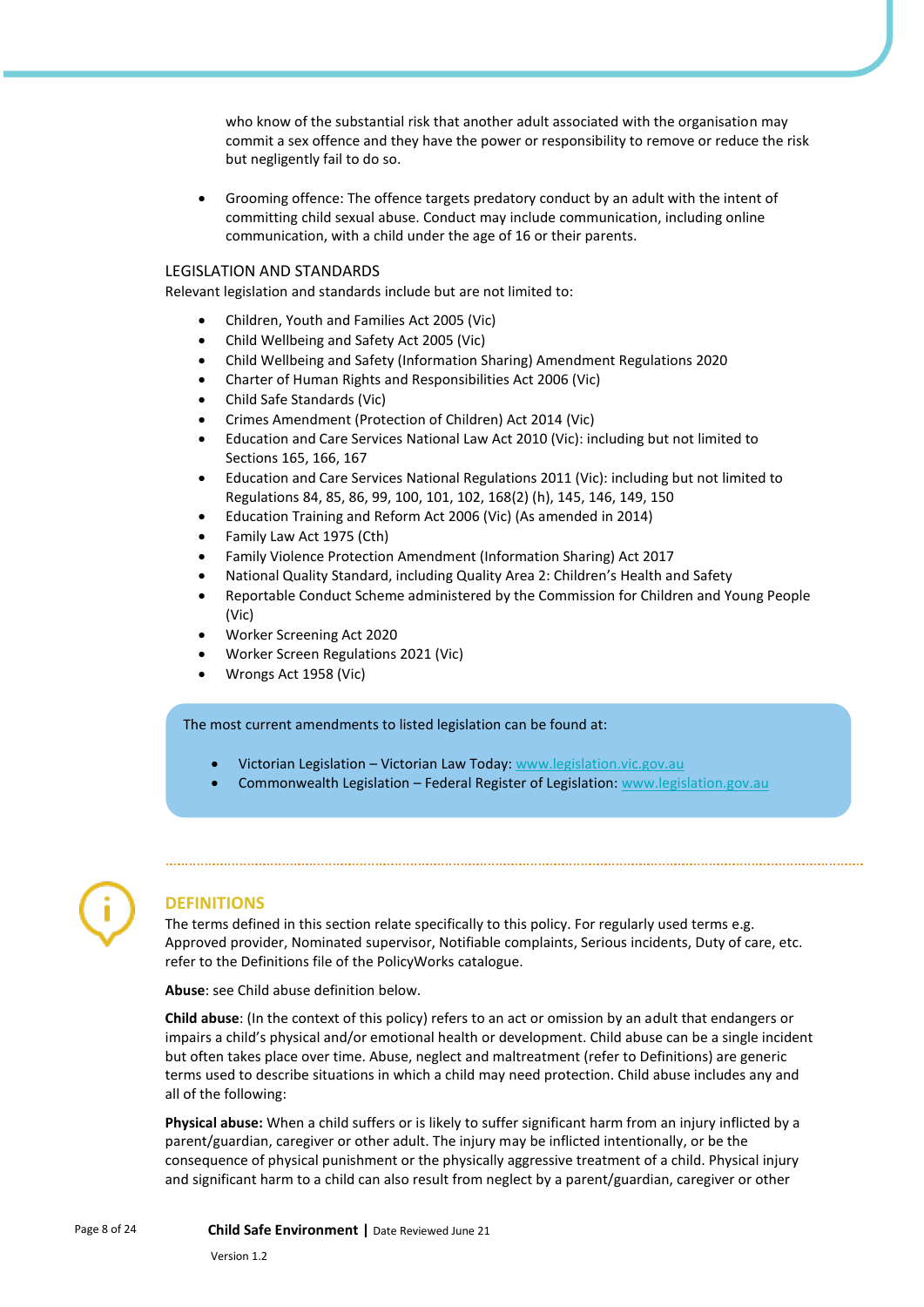adult. The injury may take the form of bruises, cuts, burns or fractures, poisoning, internal injuries, shaking injuries or strangulation.

**Sexual abuse:** When a person uses power or authority over a child, or inducements such as money or special attention, to involve the child in sexual activity. It includes a wide range of sexual behaviour from inappropriate touching/fondling of a child or exposing a child to pornography, to having sex with a child and grooming with the intent of committing child sexual abuse.

**Emotional and psychological abuse:** When a child's parent or caregiver repeatedly rejects the child or uses threats to frighten the child. This may involve name calling, put downs or continual coldness from the parent or caregiver, to the extent that it significantly damages the child's physical, social, intellectual or emotional development.

**Neglect:** The failure to provide a child with the basic necessities of life, such as food, clothing, shelter, medical attention or supervision, to the extent that the child's health and development is, or is likely to be, significantly harmed.

**Family violence:** When children and young people witness or experience the chronic, repeated domination, coercion, intimidation and victimisation of one person by another through physical, sexual and/or emotional means within intimate relationships. Contrary to popular belief, witnessing episodes of violence between people they love can affect young children as much as if they were the victims of the violence. Children who witness regular acts of violence have greater emotional and behavioural problems than other children.

**Racial, cultural, religious abuse:** Conduct that demonstrates contempt, ridicule, hatred or negativity towards a child because of their race, culture or religion. It may be overt, such as direct racial vilification or discrimination, or covert, such as demonstrating a lack of cultural respect (attitude and values) and awareness (knowledge and understanding) or failing to provide positive images about another culture.

**Bullying:** Repeated verbal, physical, social or psychological behaviour that is harmful and involves the misuse of power by an individual or group towards one or more persons. Bullying occurs when one or more people deliberately and repeatedly upset or hurt another person, damage their property, reputation or social acceptance.

**Child FIRST:** A Victorian community-based intake and referral service linked with Family Services. Child FIRST ensures that vulnerable children, young people and their families are effectively linked to relevant services, including Child Protection.

**Child Information Sharing Scheme (CISS):** enables Information Sharing Entities (ISE) *(refer to Definitions)* to share confidential information about any person to promote the wellbeing and/or safety of a child or group of children. The CISS works in conjunction with existing information sharing legislative provisions. All Victorian children from birth to 18 years of age are covered. Unborn children are only captured when there has been a report to Child First or Child Protection. Consent is not required from any person when sharing under CISS. The CISS does not affect reporting obligations created under other legislation, such as mandatory reporting obligations under the *Children, Youth and Families Act 2005*.

**Child Safe Standards:** Promotes the safety of children, prevent child abuse, and ensure organisations have effective processes in place to respond to and report all allegations of child abuse.

**Child sex offender:** Someone who sexually abuses children, and who may or may not have prior convictions.

**Child protection:** The term used to describe the whole-of-community approach to the prevention of harm to children. It includes strategic action for early intervention, for the protection of those considered most vulnerable and for responses to all forms of abuse.

**Child protection notification**: A notification to the Child Protection Service by a person who believes that a child is in need of protection.

**Child Protection Service (also referred to as Child Protection):** The statutory child protection service provided by the Victorian Department of Health and Human Services, to protect children and young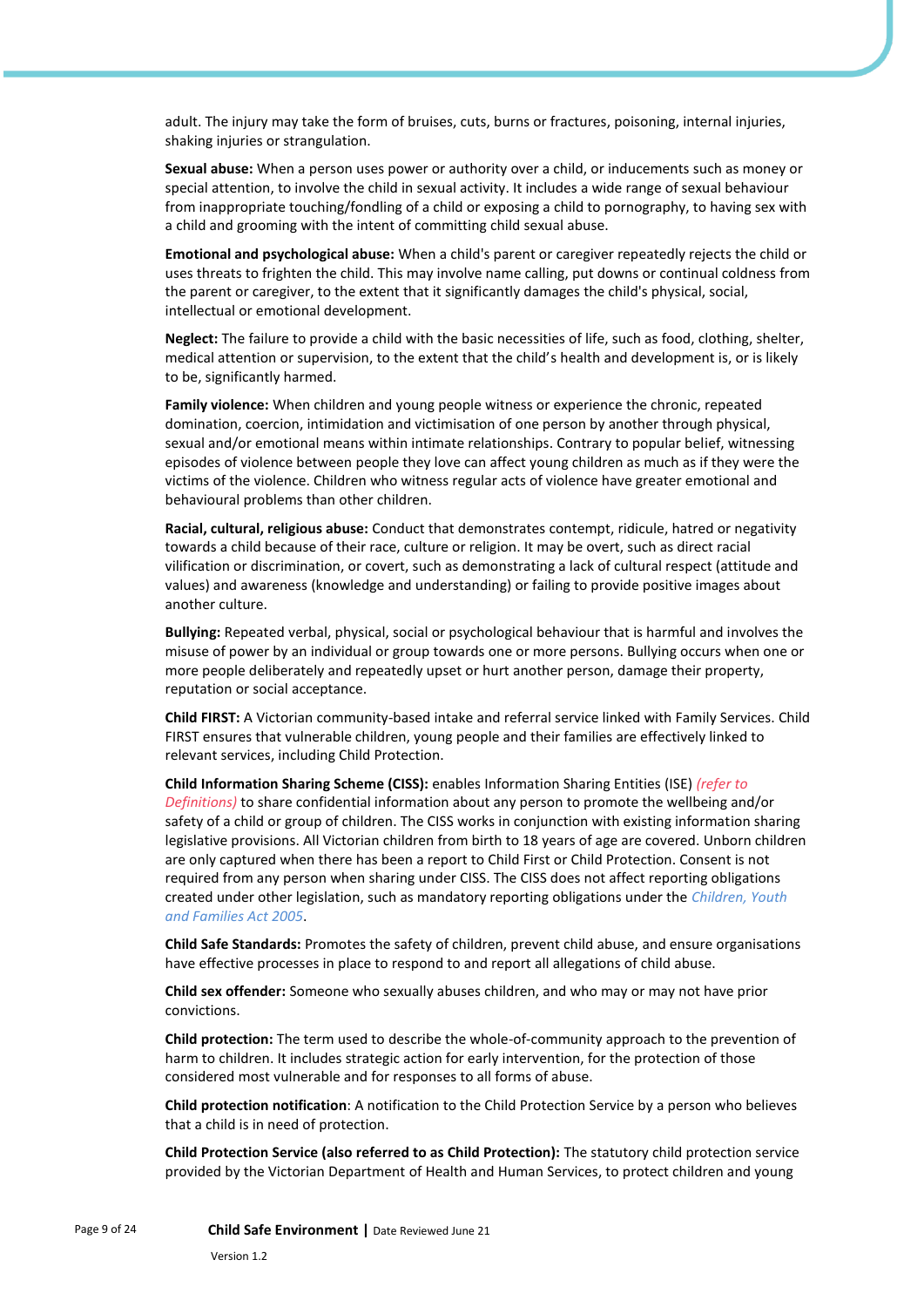people at risk of abuse and neglect. This service also works closely with Family Services (including Child FIRST) to support the assessment and engagement of vulnerable children and families in communitybased services. Code of conduct: A set of rules or practices that establish a standard of behaviour to be followed by individuals and organisations. A code of conduct defines how individuals should behave towards each other and towards other organisations and individuals in the community (refer to Code of Conduct Policy).

**Contractor:** A person or company that undertakes a contract to provide materials or labour to perform a service or do a job. Examples include photographer, tradesperson, people contracted to provide an incursion.

**Disclosure:** (In the context of this policy) refers to a statement that a child or young person makes to another person that describes or reveals abuse.

**Family Violence Information Sharing Scheme (FVISS):** enables the sharing of relevant information between authorised organisations to assess or manage risk of family violence.

**Head of organisation:** The heads of organisations under the Reportable Conduct Scheme are required to have systems in place to prevent reportable conduct within their organisation, and systems to enable staff to make reportable allegations. The head of organisation has the powers of the employer. A CEO or Principle Officer is a head of organisation. For stand-alone kindergartens, the head of organisation will usually be the president or another office bearer who consents to the nomination.

**Information Sharing Entities (ISE):** are authorised to share and request relevant information under the Child Information Sharing Scheme and the Family Violence Information Sharing Scheme (the Schemes) and required to respond to requests from other ISE's. All ISE's are mandated to respond to all requests for information.

**Maltreatment:** (In the context of this policy) refers to physical and/or emotional mistreatment, and/or lack of care of the child. Examples include sexual abuse, the witnessing of family violence and any nonaccidental injury to a child.

**Mandatory reporting:** The legal obligation of certain professionals and community members to report when they believe, on reasonable grounds, that a child is in need of protection from harm.

A broad range of professional groups are identified in the Children, Youth and Families Act 2005 as 'mandatory reporters', including:

- all educators with post-secondary qualifications in the care, education or minding of children and employed or engaged in an education and care service or a children's service
- all proprietors, nominees of a children's service, approved providers, and nominated supervisors of an education and care service.
- educators registered with the Victorian Institute of Teaching (VIT).

Mandated staff members must make a report to Victoria Police and/or Child Protection as soon as is practicable if, during the course of acting out their professional roles and responsibilities, they form a belief on reasonable grounds (refer to Definitions) that:

- a child has suffered, or is likely to suffer, significant harm as a result of physical and/or sexual abuse (refer to Definitions) and
- the child's parents/guardians have not protected, or are unlikely to protect, the child from harm of that type.

Mandatory reporters must also follow processes for responding to incidents, disclosures or suspicions of child abuse to fulfil all their legal obligations (refer to Attachment 4: Processes for responding to and reporting suspected child abuse).

**Neglect**: see Child abuse definition above.

**Negligence**: Doing, or failing to do something that a reasonable person would, or would not do in a certain situation, and which causes another person damage, injury or loss as a result

**Organisational duty of care:** The statutory duty organisations have to take reasonable precautions to prevent sexual and/or physical abuse of a child.

**Offender:** A person who mistreats and/or harms a child or young person.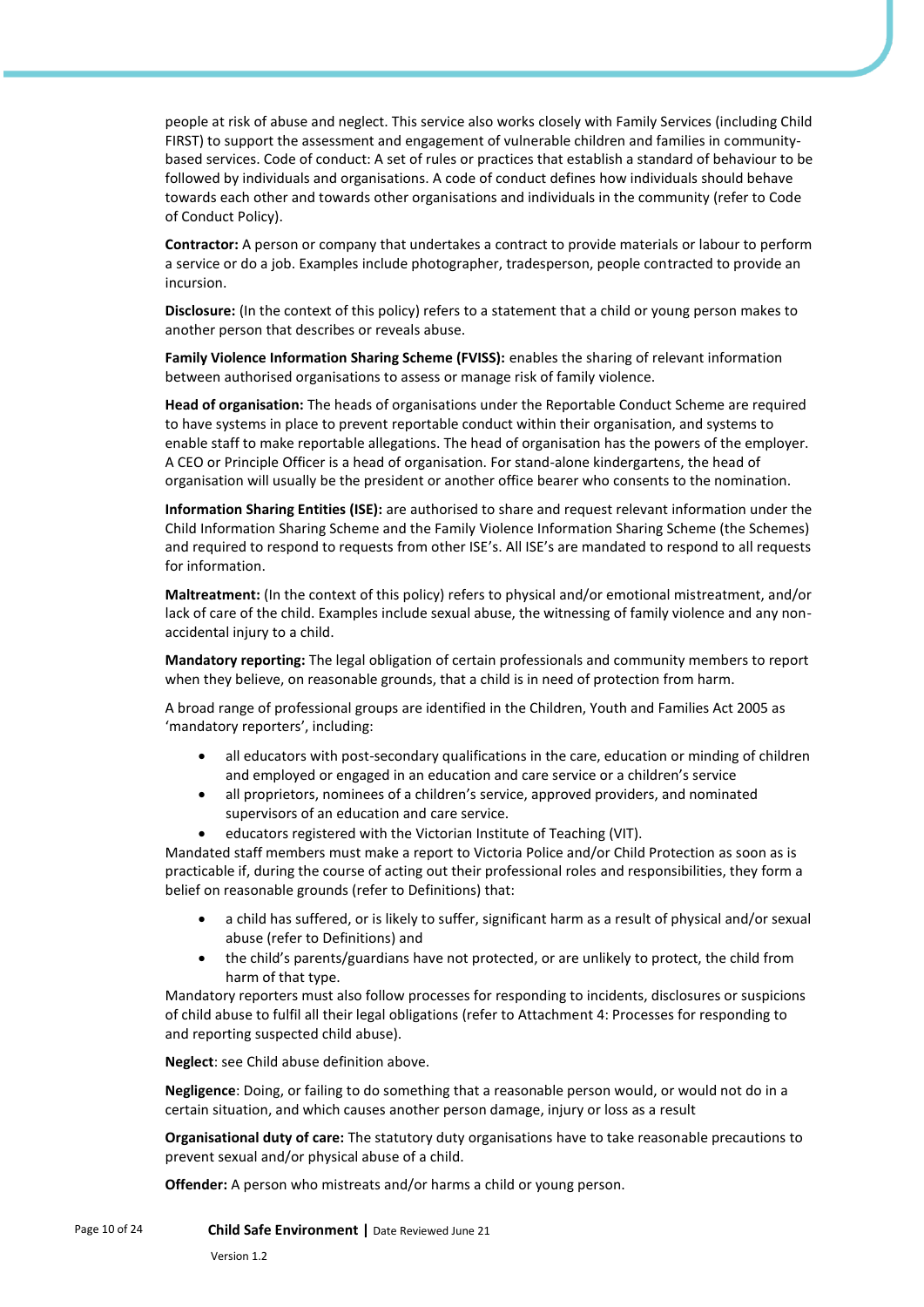**Perpetrator:** A person who mistreats and/or harms a child or young person.

**Reasonable belief/reasonable grounds:** A person may form a belief on reasonable grounds that a child or young person is in need of protection after becoming aware that the child or young person's safety, health or wellbeing is at risk and the child's parents/guardians are unwilling or unable to protect them. There may be reasonable grounds for forming such a belief if:

- a child or young person states that they have been physically or sexually abused
- a child or young person states that they know someone who has been physically or sexually abused (sometimes the child may be referring to themselves)
- someone who knows the child or young person states that the child or young person has been physically or sexually abused
- a child shows signs of being physically or sexually abused
- the person is aware of persistent family violence or parental substance misuse, psychiatric illness or intellectual disability or other factors that are impacting on the child or young person's safety, stability or development
- the person observes signs or indicators of abuse, including non-accidental or unexplained injury, persistent neglect, poor care or lack of appropriate supervision
- a child's/young person's actions or behaviour may place them at risk of significant harm and the parents/guardians are unwilling or unable to protect the child.

**Reportable allegation:** any allegation that an employee, volunteer or student has committed child abuse *(refer to Definitions)*

**Reportable Conduct Scheme**: aims to improve oversight of how organisations respond to allegations of child abuse and child-related misconduct by their workers and volunteers. There are five types of 'reportable conduct':

- sexual offences committed against, with or in the presence of a child
- sexual misconduct committed against, with or in the presence of a child
- physical violence against, with or in the presence of a child
- any behaviour that causes significant emotional or psychological harm to a child
- significant neglect of a child.

**Working with Children (WWC) Check:** is a legal requirement under the Worker Screening Act 2020 for those undertaking paid or voluntary child-related work in Victoria.

**Working with Children Clearance**: A WWC Clearance is granted to a person under working with children legislation if:

- they have been assessed as suitable to work with children
- there has been no information that, if the person worked with children, they would pose a risk to those children
- they are not prohibited from attempting to obtain, undertake or remain in child-related employment.



# **SOURCES AND RELATED POLICIES**

#### **SOURCES**

- Australian Human Rights Commission[: www.humanrights.gov.au](http://www.humanrights.gov.au/)
- Betrayal of Trust Implementation[: www.justice.vic.gov.au](http://www.justice.vic.gov.au/)
- Charter of Human Rights and Responsibilities Act 2006 (Vic): [www.legislation.vic.gov.au](http://www.legislation.vic.gov.au/)
- Child Information Sharing Scheme Ministerial Guidelines: [www.vic.gov.au/guides-templates](http://www.vic.gov.au/guides-templates-tools-for-information-sharing)[tools-for-information-sharing](http://www.vic.gov.au/guides-templates-tools-for-information-sharing)
- Commission for Children and Young People (CCYP): [https://ccyp.vic.gov.au](https://ccyp.vic.gov.au/)
- Department of Education and Training Mandatory Reporting eLearning Module: [https://educationvic.elmotalent.com.au](https://educationvic.elmotalent.com.au/)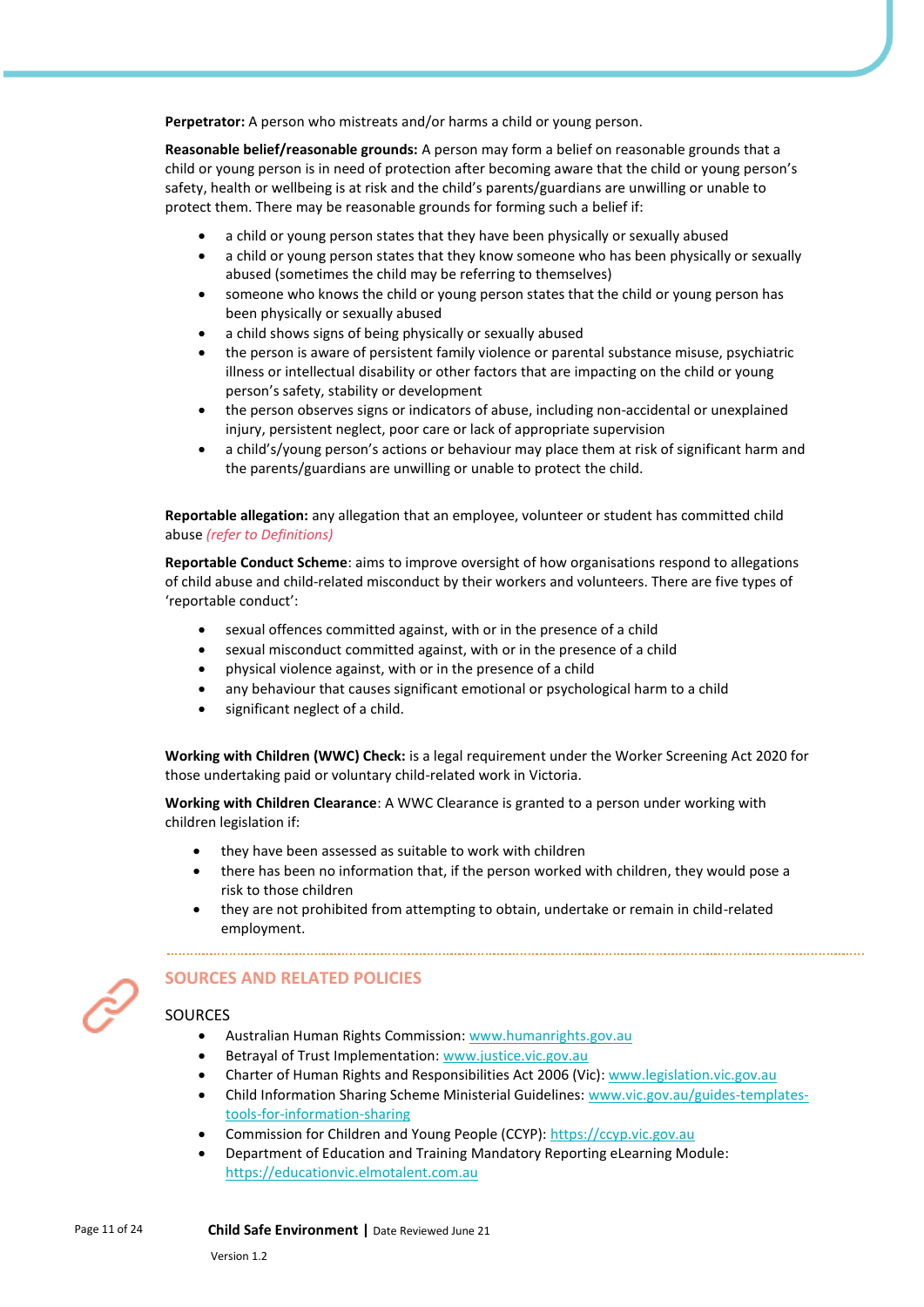- Ministerial Guidelines for the Family Violence Information Sharing Scheme: [www.vic.gov.au/family-violence-information-sharing-scheme](http://www.vic.gov.au/family-violence-information-sharing-scheme)
- National Children's Commissioner: [https://humanrights.gov.au](https://humanrights.gov.au/our-work/about-national-childrens-commissioner)
- Service Agreement Information Kit for Funded Organisations: <https://fac.dhhs.vic.gov.au/service-agreement-requirements>
- The United Nations Convention on the Rights of the Child: [www.unicef.org](http://www.unicef.org/)
- Victorian Institute of Teaching: [www.vit.vic.edu.au](http://www.vit.vic.edu.au/)
- Working with Children (WWC) Check[: www.workingwithchildren.vic.gov.au](http://www.workingwithchildren.vic.gov.au/)

## RELATED POLICIES

- Acceptance and Refusal of Authorisations
- Code of Conduct
- Complaints and Grievances
- Delivery and Collection of Children
- Incident, Injury, Trauma and Illness
- Inclusion and Equity
- Interactions with Children
- Participation of Volunteers and Students
- Privacy and Confidentiality
- **Staffing**
- Supervision of Children



# **EVALUATION**

In order to assess whether the values and purposes of the policy have been achieved, the Approved Provider will:

- regularly seek feedback from everyone affected by the policy regarding its effectiveness, particularly in relation to identifying and responding to child safety concerns
- monitor the implementation, compliance, complaints and incidents in relation to this policy
- keep the policy up to date with current legislation, research, policy and best practice
- revise the policy and procedures as part of the service's policy review cycle, or as required
- notifying all stakeholders affected by this policy at least 14 days before making any significant changes to this policy or its procedures, unless a lesser period is necessary due to risk.



# **ATTACHMENTS**

- Attachment 1: Guidelines for incorporation of child safety into recruitment and management of staff
- Attachment 2: Guidelines for incorporation of child safety into recruitment of contractors, volunteers and students
- Attachment 3: Processes for responding to incidents, disclosure and suspicions of child abuse.
- Attachment 4: Responding to suspected child abuse: template for all Victorian early childhood services



# **AUTHORISATION**

This policy was adopted by the approved provider of Stables Kindergarten on 2 June 2021.

#### **REVIEW DATE:** 2 June 2023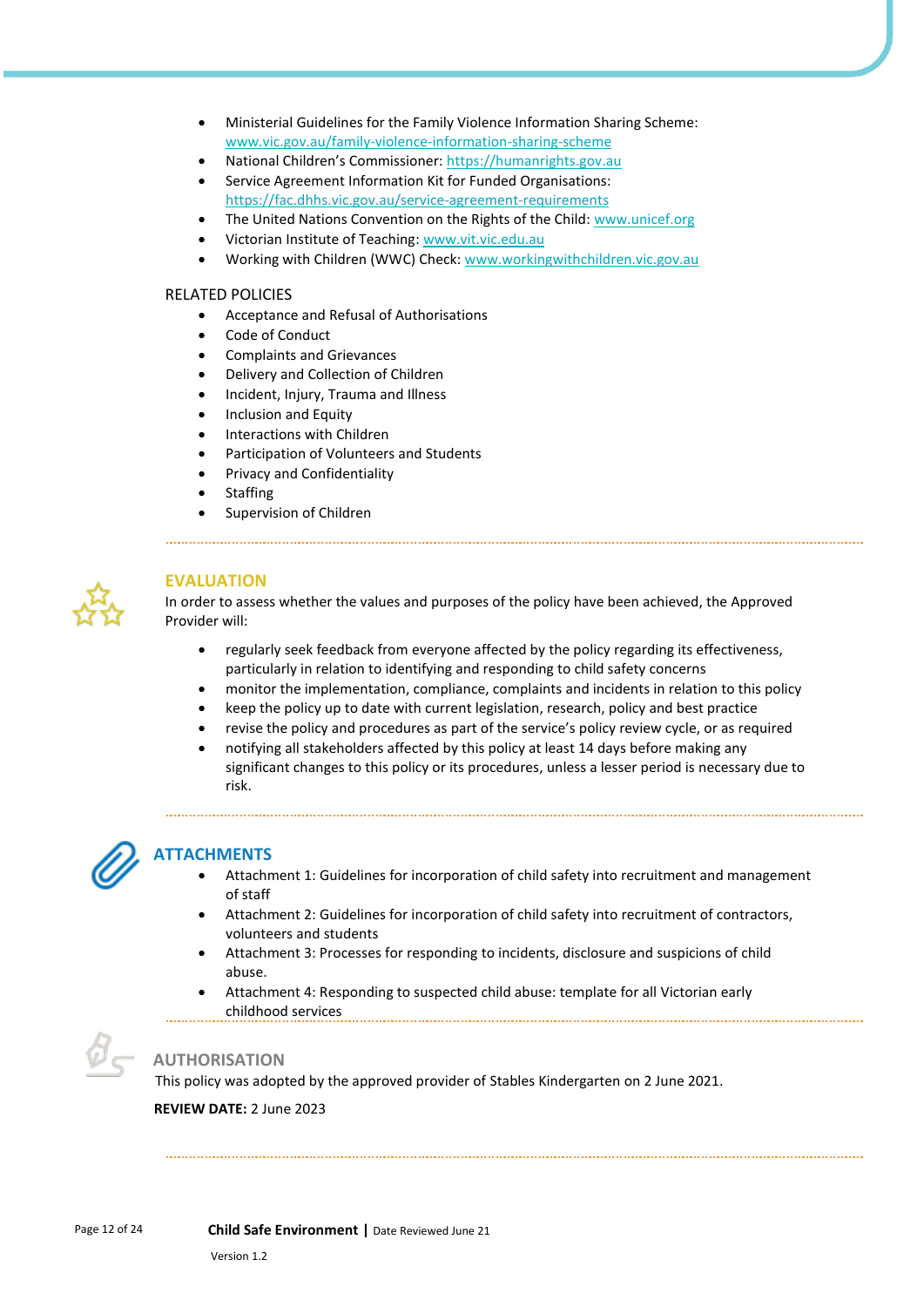# **ATTACHMENT 1: GUIDELINES FOR INCORPORATION OF CHILD SAFETY INTO THE RECRUITMENT AND MANAGEMENT OF STAFF**

The following guidelines and processes for the incorporation of child safety into the recruitment and management of staff demonstrate Stables Kindergarten's commitment to maximising the safety of children and deterring unsuitable and inappropriate persons from attempting to work at our service.

Preparation for recruitment

- Include a statement of Stables Kindergarten's commitment to maintaining a child safe environment in the job description
- Job description clearly outlines responsibilities and accountability
- Job advertisements clearly state our commitment to child safety
- Include requirement for a current Working with Children Check (WWCC) or Victorian Institute of Teaching registration
- The template letter of offer includes a statement about what is expected of the staff member in terms of commitment and responsibilities for child safety

### Selection process

- At least two people are on the interview panel including, where possible, a gender mix and a person external to the service or someone with human resource/interviewing experience
- Questions are behaviour-based and ask the interviewee to provide examples of their
- past behaviour in specific situations relevant to the job being applied for
- Questions regarding relationships with children are values-based and include a consideration of issues such as professional boundaries, resilience and motivation, teamwork, accountability and ethics
- Questions are based on key selection criteria
- More detail is asked for when answers seem incomplete
- Confirm identity by sighting (and taking a copy of) a driver's licence or a passport
- Verify qualifications and, where relevant, Working with Children Clearance or Victorian Institute of Teaching registration
- Thorough reference checks:
	- o at least two referees are contacted (including the current or most recent employer or direct line manager) in person or via telephone
	- o all referees must have observed the applicant working with children first-hand
	- $\circ$  referees are asked about the candidate's past behaviour including relationships with children, professional boundaries, resilience and motivation, teamwork, accountability and ethics.
- Orientation and induction covers information about values, attitudes, expectations and workplace practices in relation to maintaining a child safe environment
- Information provided to the new staff member on commencing work at the service includes *Child Safe Environment Policy, Code of Conduct Policy, Complaints and Grievances Policy and Staffing Policy*
- Regular meetings are held between staff members and the approved provider or the person with management or control
- A mentoring or buddy system for staff members is in place
- Training and education with regard to child safety and child protection is provided for all staff
- Resources and support are provided for all staff to ensure a child safe environment.

# Ongoing Management

- Regular meetings are held between staff and the approved provider or person with management or control and child safety is a regular item on the agenda
- Provide supervision to ensure clear expectations about the role, adequate support as well as on-the-job monitoring of their performance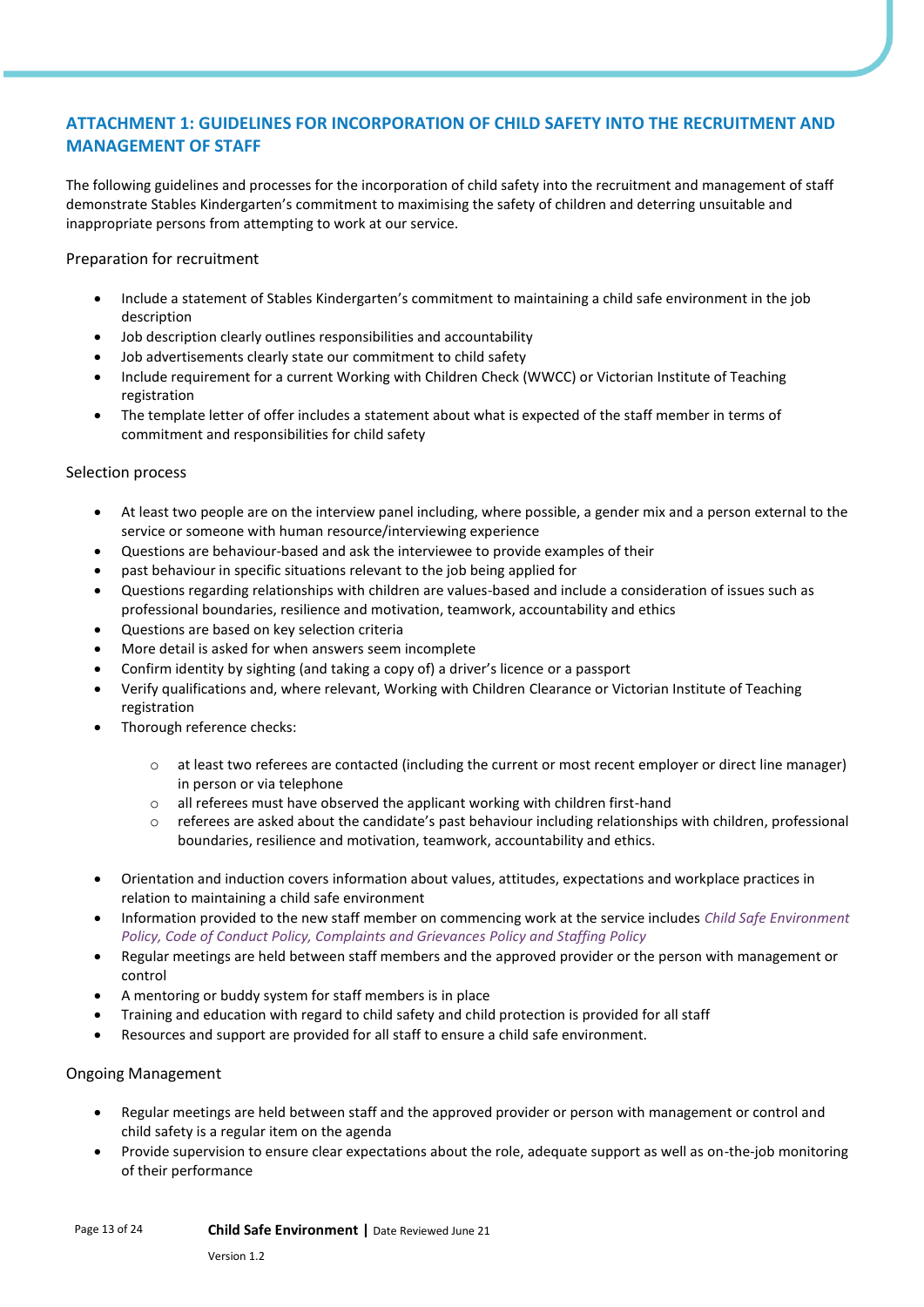- Performance reviews consider the staff member's contribution to creating a child safe environment
- Regular training and education with regard to child safety, child protection and inclusive practices is provided for all staff
- Resources and support are provided for all staff to ensure a child safe environment
- Have a process to ensure that the registration of all early childhood teachers with Victorian Institute of Training remains current
- Maintain a register of all staff with a WWCC card and regularly check the status of the WWCC cards of all staff to ensure that no one has been given a Negative Notice or had their card revoked or suspended or that it has expired
- Develop processes to deal with a staff member who is given a Negative Notice including ensuring that they do not do any child-related work.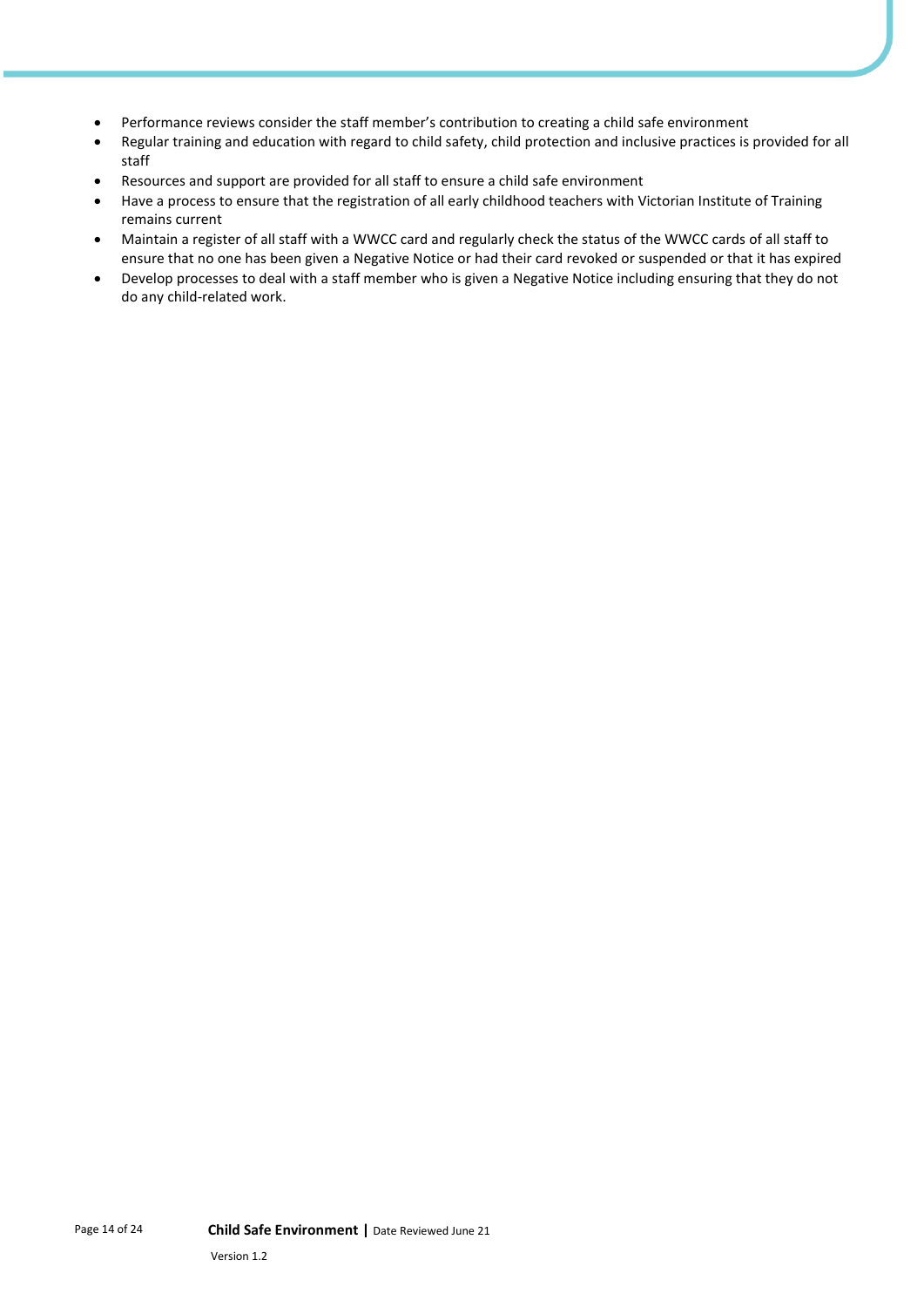# **ATTACHMENT 2: GUIDELINES FOR INCORPORATION OF CHILD SAFETY INTO THE RECRUITMENT AND MANAGEMENT OF CONTRACTORS, VOLUNTEERS AND STUDENTS**

The following guidelines and processes for the recruitment and management of contractors *(refer to Definitions)*, volunteers *(refer to Definitions)* and students demonstrates Stables Kindergarten's commitment to maximising the safety of children and deterring unsuitable and inappropriate persons from attempting to work, volunteer or be on student placement at our service.

- Assess the nature of the work or task being undertaken by contractors, volunteers and students to determine whether a position description is required
- Consider whether a screening or recruitment process is relevant to the role and the risks to children
- Ensure a valid Working with Children Check or an exemption applies for people engaged in 'direct contact' in childrelated work, including physical contact, face to face contact, oral, written or electronic communication.
- Inform contractors, volunteers and students of policies relevant to their role as part of their orientation to the service
- Provide supervision to ensure clear expectations about the role and responsibilities
- Do not leave contractors, volunteers or students (or visitors) alone with children
- Have conversations about child safety and wellbeing and how the service maintains and responds to issues of safety with contractors, volunteers and students.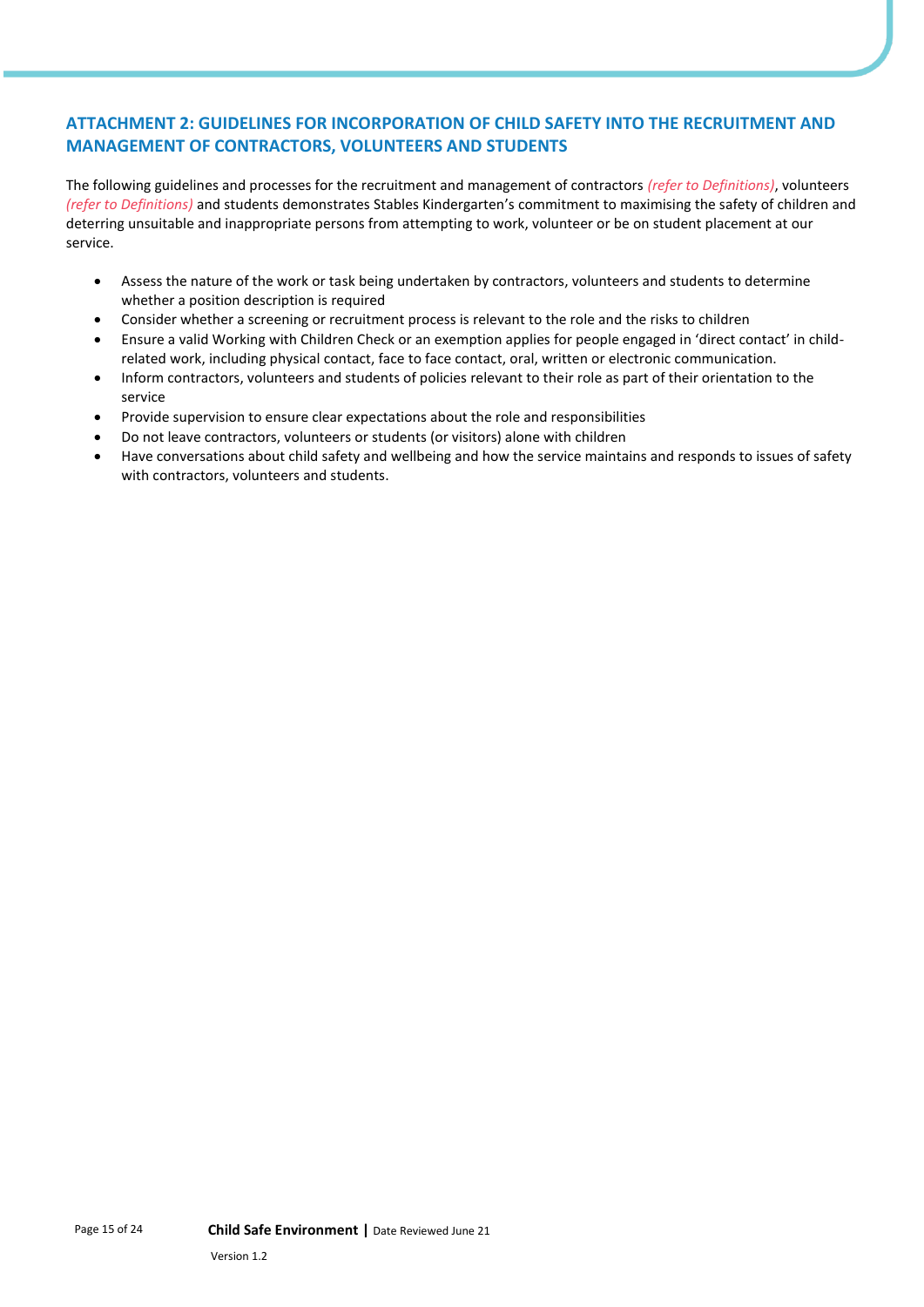# **ATTACHMENT 3: PROCESSES FOR RESPONDING TO INCIDENTS, DISCLOSER AND SUSPICIONS OF CHILD ABUSE**

**Overview**

- The approved provider or staff, including those with mandatory reporting responsibilities *(refer to Definitions)* must act when they form a reasonable belief or have a suspicion that a child has been, or is at risk of being abused. Regardless of the suspected cause, all concerns about the wellbeing of a child (or an unborn child) should be taken seriously and acted upon. This includes concerns about the wellbeing of a child, which does not appear to be the result of abuse
- Staff must seek advice from the approved provider or person with management or control, DHHS Child Protection, Child First and/or Victoria Police if they are uncertain about whether they have sufficient grounds to form a reasonable belief.
- If staff hold a reasonable belief that a child has been or is at risk of being abused, regardless of the advice of the Approved Provider or Person with Management or Control, or any other staff member, they must still make a report to Child Protection and/or Victoria Police.
- The steps outlined in the Department of Education and Training's flowchart: Four critical actions for early childhood services: Responding to Incidents, Disclosures and Suspicions of Child Abuse, provides a summary of the critical actions which are to be followed[: www.education.vic.gov.au](https://www.education.vic.gov.au/Pages/default.aspx)
- Records are kept about all child safety concerns or complaints. These records contain comprehensive descriptions of incidents/ issues of concern and provide evidence for actions taken, including reports made to statutory authorities or professional bodies and follow-up actions to be completed. The records are stored in accordance with the service's *Privacy and Confidentiality Policy.*
- Privacy is maintained, and information is disclosed when it promotes the safety or wellbeing of a child.
- Permission is not required from parents/guardians of a child to make a report where abuse is suspected.

# **Responding to concerns about the wellbeing of a child**

When to report wellbeing concerns to Child FIRST (Family Information, Referral and Support Team) A referral to Child FIRST or Orange Door *(refer to Definitions)* should be made if the approved provider/staff member has significant concerns for a child's wellbeing and the child is not in immediate need of protection. This may include circumstances when there are:

- significant concern for a child's wellbeing
- parents who lack the skills to support their child's physical, emotional and cognitive development that may be affecting the child's development
- family conflict, including family breakdown
- families under pressure, due to a family member's physical or mental illness, substance misuse, disability or bereavement
- young, isolated and/or unsupported families
- families experiencing significant social or economic disadvantage that may adversely impact on a child's care or development.

# **When to make a referral to orange door**

Orange Door is a free service for women, children and young people who are experiencing family violence, or families who need assistance with the care and wellbeing of children to access the services they need to be safe and supported. Both services ensure that vulnerable children, young people and their families are linked effectively into relevant services, and this may be the best way to connect children, young people and their families with the services they need.

#### **When to report wellbeing concerns to Victoria police**

In addition to reporting suspected abuse to appropriate authorities, you must contact Victoria Police on 000 if the:

• child's immediate safety is compromised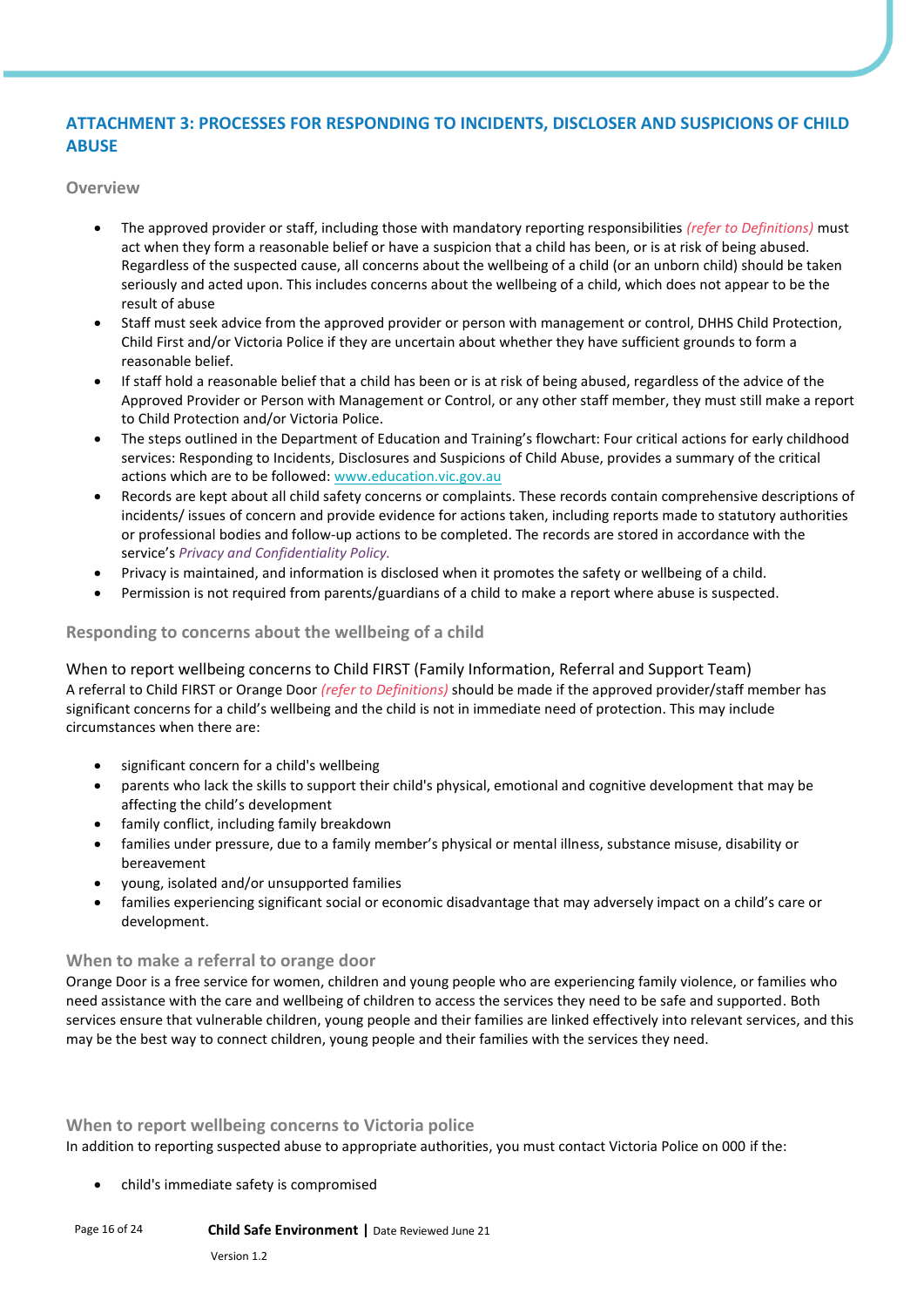• child is partaking in any risk taking activity that is illegal and extreme in nature or poses a high risk to their safety, or the safety of somebody else.

#### **When to report wellbeing concerns to DHHS child protection**

In addition to reporting suspected abuse to appropriate authorities, you should contact DHHS Child Protection if you have significant protective concerns for the wellbeing of a child, but the parents are unable or unwilling to address or resolve these concerns.

This includes all concerns that:

- have a serious impact on a child's safety, stability or development (including abandonment, death or incapacity, extreme risk-taking behaviour, or harm to an unborn child)
- are persistent and entrenched and likely to have a serious impact on a child's safety, stability or development
- relate to a parent/s who cannot or will not protect the child from significant harm
- include a belief that the family is likely to be uncooperative in seeking assistance.

#### **Managing a disclosure**

It is very important to validate a child's disclosure, by listening to the child, taking them seriously and responding and acting on the disclosure by implementing the Stables Kindergarten's reporting procedures.

Strategies include:

- let the child talk about their concerns in their own time and in their own words
- give them your full attention, the time and a quiet space in which to do this and be a supportive and reassuring listener
- remain calm and use a neutral non-judgmental tone
- comfort the child if they are distressed
- record the child's disclosure using the child's words.
- tell the child that telling you is the right thing to do and that what has happened is not their fault
- let them know that you will act on this information and that you will need to let other people know so that they can help the child
- it is the role of DHHS Child Protection and Victoria Police to investigate. DO NOT taking any steps to investigate. Avoid asking investigative or invasive questions which may cause the child to withdraw and may interfere with an investigation. Avoid going over information repeatedly.

#### **Responding to incidents, discloser and suspicions of child abuse**

To make a report to child protection a staff member needs to have formed a reasonable belief *(refer to Definition)* that a child has suffered or is likely to suffer significant harm as a result of abuse or neglect, and that their parent has not protected or is unlikely to protect the child from harm of that type.

It is strongly recommended that ALL early childhood service staff follow the **Four Critical Actions** as soon as they witness an incident, discloser or form a reasonable belief that a child has or is at risk of being abused.

# **ACTION 1: RESPONDING TO AN EMERGENCY**

If a child has just been abused or is at immediate risk of harm you must take reasonable steps to protect them.

These include:

- separating the alleged victim and others involved, ensuring all parties are supervised by a service staff member
	- arranging and providing urgent medical assistance where necessary by:
		- o administering first aid assistance
		- o calling 000 for an ambulance and following any instructions from emergency service officers/paramedics
		- $\circ$  calling 000 for urgent police assistance if the person who is alleged to have engaged in the abuse poses an immediate risk to the health and safety of any person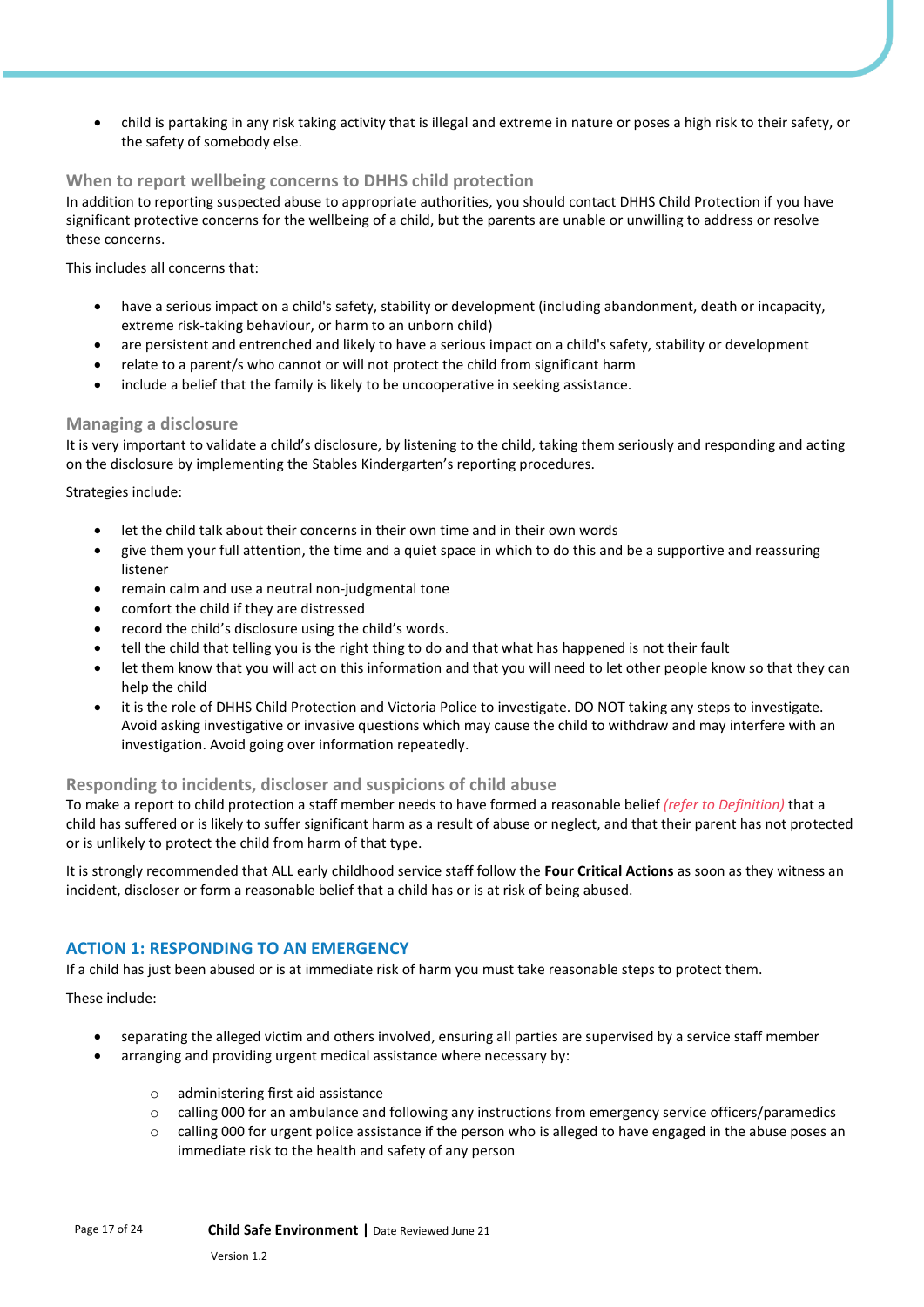- you should also identify a contact person at the service for future liaison with police
- taking reasonable steps to preserve evidence, such as the environment, clothing, other items, and potential witnesses until the police or other relevant authorities arrive on the premises.

# **ACTION 2: REPORTING TO AUTHORITIES**

As soon as immediate health and safety concerns are addressed you must report all incidents, suspicions and disclosures of child abuse as soon as possible. Failure to report physical and sexual child abuse may amount to a criminal offence.

#### **IF THE SOURCE OF SUSPECTED ABUSE IS FROM WITHIN THE FAMILY OR COMMUNITY:**

#### **DHHS CHILD PROTECTION**

You must report to DHHS Child Protection if a child is considered to be:

- in need of protection from child abuse
- at risk of being harmed (or has been harmed) and the harm has had, or is likely to have, a serious impact on the child's safety, stability or development.

#### **VICTORIA POLICE**

You must also report all instances of suspected sexual abuse (including grooming) to Victoria Police.

#### **REPORT TO MANAGEMENT**

You must report to your approved provider.

#### **NOTIFY THE REGULATOR**

The Approved Provider early childhood services must notify the Quality Assessment and Regulation Division of any serious incidents, circumstances, or complaints which raise concerns about the safety, health and wellbeing of a child being educated and cared for by a service. Notifications may be made at National Quality Agenda IT System: [https://www.acecqa.gov.au](https://www.acecqa.gov.au/)

If you believe that a child is not subject to abuse, but you still hold significant concerns for their wellbeing you must still act. This may include making a referral or seeking advice from Child FIRST (in circumstances where the family are open to receiving support), or to DHHS Child PROTECTION or Victoria Police.

#### **If the source of suspected abuse is from within the service:**

If the source of suspected abuse comes from within the service (this includes any forms of suspected child abuse involving a staff member, contractor, committee member or volunteer):

- you must contact Victoria Police via your local police station (where appropriate they will refer you on to the local Sexual Offences and Child Abuse Investigation Team)
- you must also report internally to the approved provider or person with management or control
- the approved provider must also notify the Quality Assessment and Regulation Division. Notifications made via the National Quality Agenda IT System[: https://www.acecqa.gov.au](https://www.acecqa.gov.au/)
- The approved provider must notify the Commission for Children and Young People (CCYP) of within **three** business days of becoming aware of an allegation *(refer to Reportable Conduct Scheme)*
- a contact person must also be identified at the service for future liaison with Child Protection and Victoria Police and seek advice about contacting parents/carers.

# **ACTION 3: CONTACTING PARENTS/CARERS**

You must consult with Victoria Police or DHHS Child Protection to determine what information can be shared with parents/carers. They may advise:

- not to contact the parents/carers (e.g. in circumstances where the parents are alleged to have engaged in the abuse, or the child is a mature minor and has requested that their parent/carer not be contacted)
- to contact the parents/carers and provide agreed information as soon as possible (for approved provider's, it is a requirement that parents/carers are notified within 24 hours if the suspected abuse occurred at the service).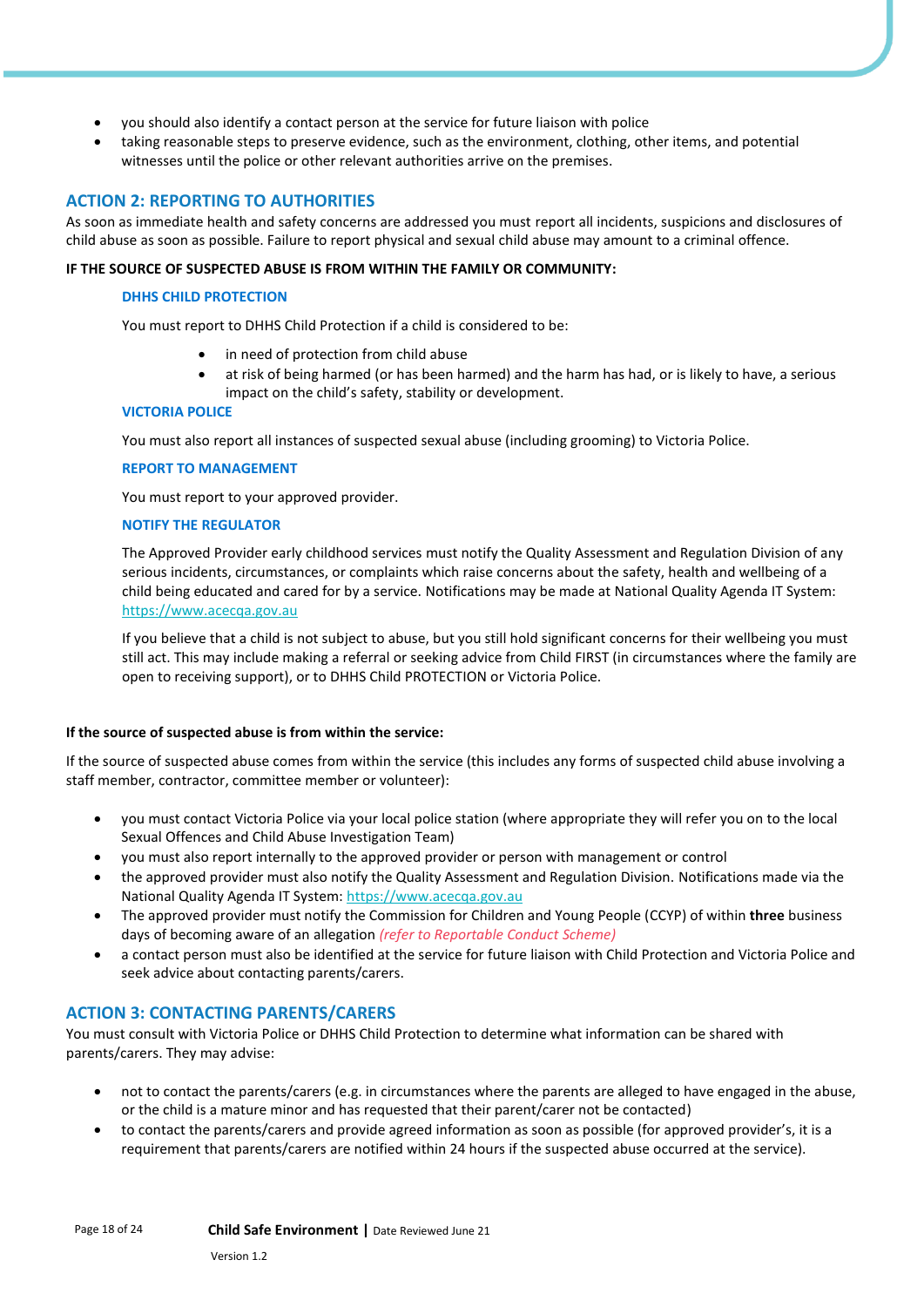# **ACTION 4: PROVIDING ONGOING SUPPORT**

Your service should take reasonable steps to make a child feel safe and supported whilst they are attending your service.

- your service should also consider providing support for children impacted by abuse. Eg. Referral to wellbeing professionals.
- you must follow the **Four Critical Actions** every time you become aware of a further instance or risk of abuse. This includes reporting new information to authorities.

#### **The reportable conduct scheme**

The Approved Provider must notify the Commission for Children and Young People (The Commission) of a reportable allegation *(refer to Definitions)* within **three** business days of becoming aware of an allegation. The Approved Provider must provide certain detailed information about the allegation and their proposed response within **30 calendar days**.

The approved provider must also investigate the reportable allegation and provide the findings of the investigation to the Commission. The service must also respond to the Commission when contacted for information.

The Commission provides guidance on the processes and documentation required when making a report: refer to [https://ccyp.vic.gov.au](https://ccyp.vic.gov.au/)

### **Child protection in early childhood: Privacy and information sharing**

The Child Information Sharing Scheme, and the Family Violence Information Sharing Scheme allow professionals working with children to gain a complete view of the children they work with, making it easier to identify wellbeing or safety needs earlier, and to act on them sooner.

Following a report to DHHS Child Protection, Victoria Police and/or ChildFIRST you should:

- consult with your approved provider before disclosing information about the report and the child and their family to another information sharing entity (except to verified Victoria Police and DHHS Child Protection workers in very urgent situations and/or if the information is required to protect the safety of that child) and/or
- seek consent from a child or their parents/carers before disclosing information about the report and the child and their family to anyone other than authorities and service staff members (provided this does not place the child or another person at risk).

**Privacy laws allow for staff to share a child's personal and health information to enable the services to:**

- provide and support the education of the child, plan for individual needs and address any barriers to learning
- support the social and emotional wellbeing and health of the child
- fulfil duty of care obligations to the child, other children, staff and visitors
- make reasonable adjustments if the child has a disability, including a medical condition or mental illness
- provide a safe and secure workplace.

#### **Resources**

Department of Education and Training PROTECT Portal: [www.education.vic.gov.au](https://www.education.vic.gov.au/Pages/default.aspx)

The Department of Education and Training's PROTECT portal provides tools and resources to assist professionals and early years services to respond to child abuse or potential child abuse, including:

- Early Childhood Guidance: This section supports early childhood providers to take action if they suspect, or are witness to, any form of child abuse.
- The flowchart: Four critical actions for early childhood services: Responding to Incidents, Disclosures and Suspicions of Child Abuse, provides a summary of the critical actions to take:
- Early Childhood Online Learning: This eLearning Module supports all professionals in early childhood settings to increase their capacity to respond effectively to children whose safety, health or wellbeing may be at risk.

Commission for Children and Young People: [www.ccyp.vic.gov.au](https://ccyp.vic.gov.au/)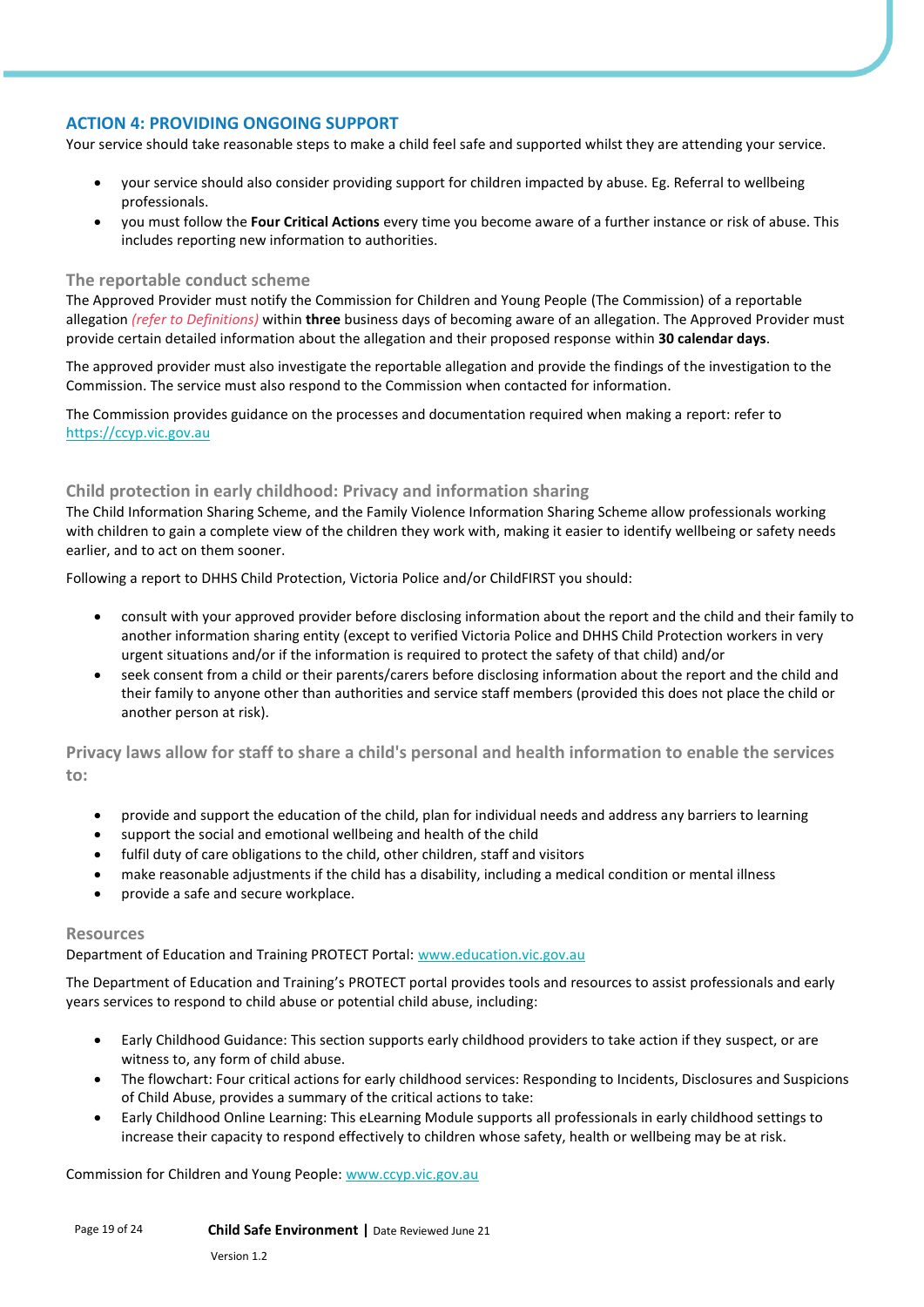# **ATTACHMENT 4: RESPONDING TO SUSPECTED CHILD ABUSE: TEMPLATE FOR ALL VICTORIAN EARLY CHILDHOOD SERVICES**

This template has been adapted from the Department of Education and Training; Responding to Suspected Child abuse: Template for all Victorian Early Childhood Services

Under the National Quality Framework, the approved provider of an education and care service must ensure that an incident, injury, trauma and illness record is kept *(Regulation 87)*. This template aligns with this requirement and it is strongly recommended that all early childhood service staff utilise this template for incidents, disclosures and suspicions of child abuse.

Completing this template should not impact on reporting times. If a child is in immediate danger staff should immediately contact Victoria Police on 000.

When completing this template, the aim should be to provide as much factual information as possible. This information will be critical and may be sought at a later date if the matter is the subject of Court proceedings.

| <b>Staff member leading the response</b> |
|------------------------------------------|
| Name:                                    |
| Occupation:                              |
| Service address:                         |
| Relationship to the child:               |

#### **CRITICAL ACTION 1: IMMEDIATE RESPONSE TO AN INCIDENT**

| Responding to an emergency                                                                                                                                                                              |
|---------------------------------------------------------------------------------------------------------------------------------------------------------------------------------------------------------|
| Did the chid require first aid? If YES, provide Details?                                                                                                                                                |
|                                                                                                                                                                                                         |
| Who administrated First aid? (Name and Title)                                                                                                                                                           |
| Did the child require further immediate medical assistance?                                                                                                                                             |
|                                                                                                                                                                                                         |
| Current location and safety status: e.g. are all impacted children safe and not in any immediate danger? If a child is in immediate danger staff<br>should report immediately to Victoria police on 000 |
|                                                                                                                                                                                                         |
|                                                                                                                                                                                                         |

### INFORMATION OF THE ALLEGED VICTIM

| <b>Child's personal details</b>                         |                |
|---------------------------------------------------------|----------------|
| Name:                                                   | Gender:        |
| Relationship to service: (eg 2 days, 3 year old kinder) | Date of Birth: |
| <b>Residential Address:</b>                             |                |
| Parent/Carer Name:                                      |                |
| Parent/Carer contact number:                            |                |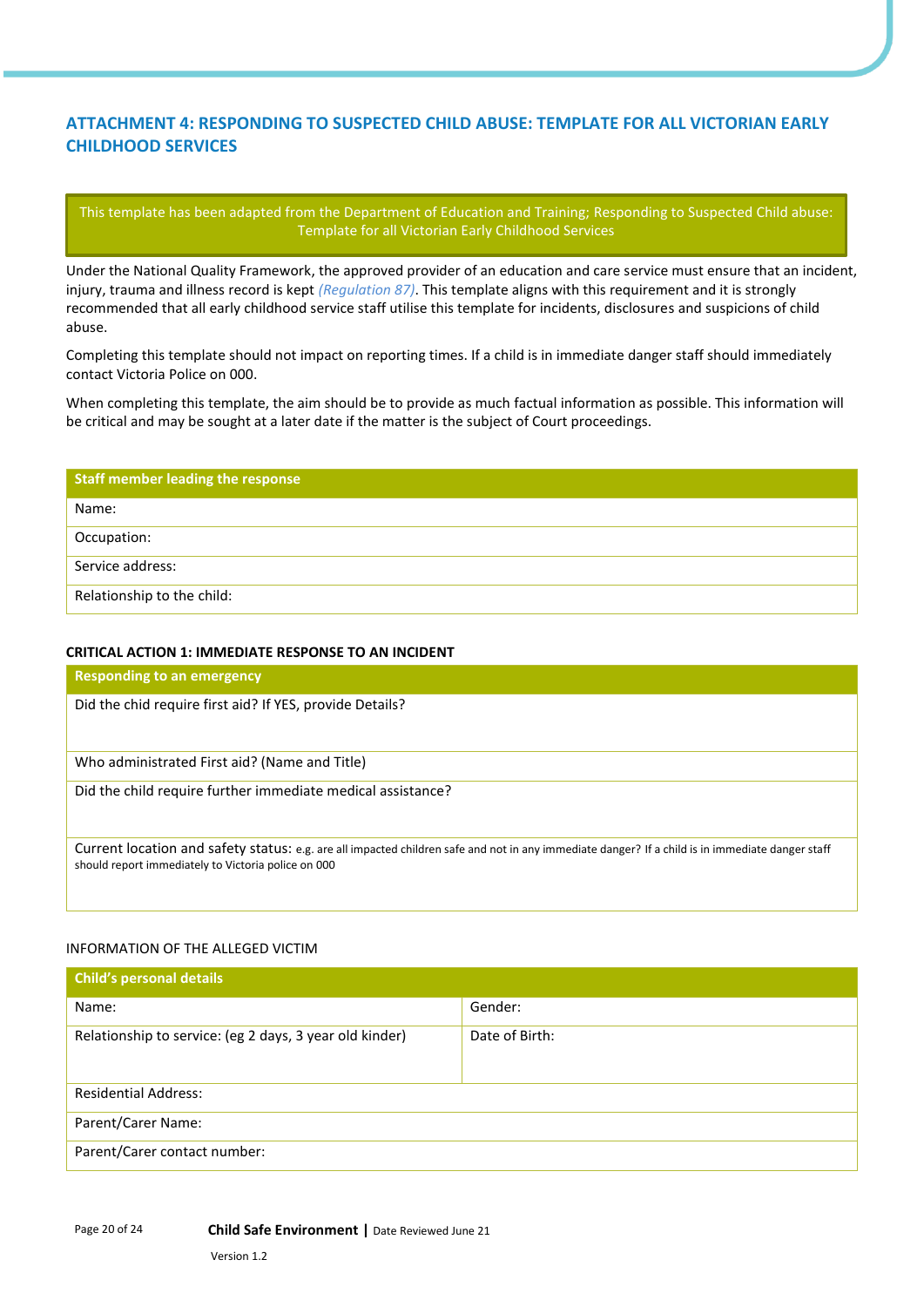Language(s) spoken by child:

Disabilities, mental or physical health issues:

#### **Child's background**

Cultural status and religious background:

Previous history or indicators of suspected abuse:

#### **Family background**

Family composition (if know): *List parenting or carer arrangements and siblings' names and ages*

Any other people living with their child (if known):

#### **Family background**

Disability, mental or physical health issues in family (if known):

Likely reaction to report being made (if known):

# DETAILS OF THE INCIDENT DISCLOSURE OF SUSPICION

**Grounds for your belief that a child has been or is at risk of abuse** 

Indicators or instances which led you to believe that a child/children are subject to child abuse or at risk of abuse: *Detail any disclosures or incidents or suspicion including names times and dates documenting a child's exact words as far as possible include specific detail here on what led you to form a reasonable belief that a child has been or is in risk of being abused*

Any physical indicators of abuse:

Any behavioural indicators of abuse:

Any pattern of behaviour or prior concern leading up to an incident, disclosure or suspicion:

#### **Details of person alleged to have committed they abuse if known**

Name: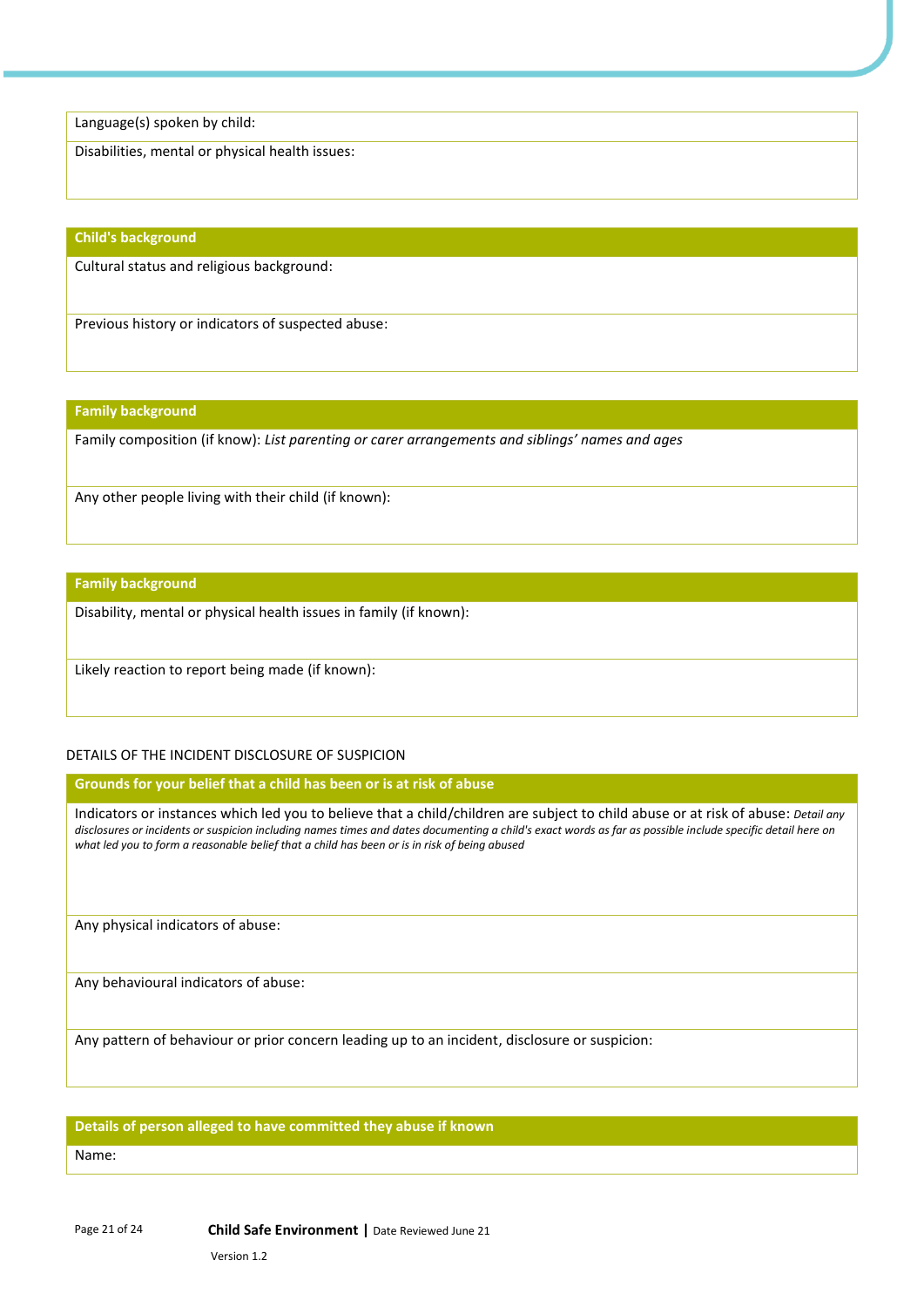| Gender:                | Date of birth (if known): |
|------------------------|---------------------------|
| Relationship to child: |                           |
| Address:               |                           |
| Contact details:       |                           |

# **CRITICAL ACTION 2: REPORTING**

| <b>Reporting to authorities</b>          |                    |                              |                                                                                                                      |
|------------------------------------------|--------------------|------------------------------|----------------------------------------------------------------------------------------------------------------------|
| Tick the authority you have reported to: |                    |                              |                                                                                                                      |
| $\Box$ Victoria police                   | $\Box$ Child first | $\Box$ DHHS child protection | $\Box$ Decision not to report                                                                                        |
|                                          |                    |                              | If you have decided not to report list your reasons here also include any follow up actions undertaken by you below: |
| Provide your report:                     |                    |                              |                                                                                                                      |
| Date:                                    |                    |                              | Time:                                                                                                                |
| Authority:                               |                    |                              |                                                                                                                      |
| Name of the person spoken to:            |                    |                              |                                                                                                                      |
| Outcomes from the report:                |                    |                              |                                                                                                                      |

| <b>Reporting internally</b>                                                                                                                                                                                                                                   |       |
|---------------------------------------------------------------------------------------------------------------------------------------------------------------------------------------------------------------------------------------------------------------|-------|
| Provide details of your discussion with approved provider                                                                                                                                                                                                     |       |
| Time:                                                                                                                                                                                                                                                         | Date: |
| Name:                                                                                                                                                                                                                                                         |       |
| Discussion outcomes:                                                                                                                                                                                                                                          |       |
| Notification to the regulator: All approved providers must notify the quality assessment and regulatory division if there is an incident at the<br>service and/or the health safety or wellbeing of a child has been compromised while attending the service. |       |
| Time:                                                                                                                                                                                                                                                         | Date: |
| Names:                                                                                                                                                                                                                                                        |       |
| Discussion outcomes:                                                                                                                                                                                                                                          |       |

### **CRITICAL ACTION 3: CONTACTING PARENTS/CARERS**

# **Actions taken (alleged victim)**

Provide details of your discussion with parents/cares (if appropriate): You must consult with Victoria police and/or DHHS child protection to determine if it is deemed appropriate, parents must be contacted as soon as possible (within 24 hours of the incident, disclosure or suspicion)

Have you sought advice from DHHS child protection or Victoria police?  $\Box$  yes  $\Box$ no

Is it appropriate to contact parent/carer:  $\Box$  yes  $\Box$  no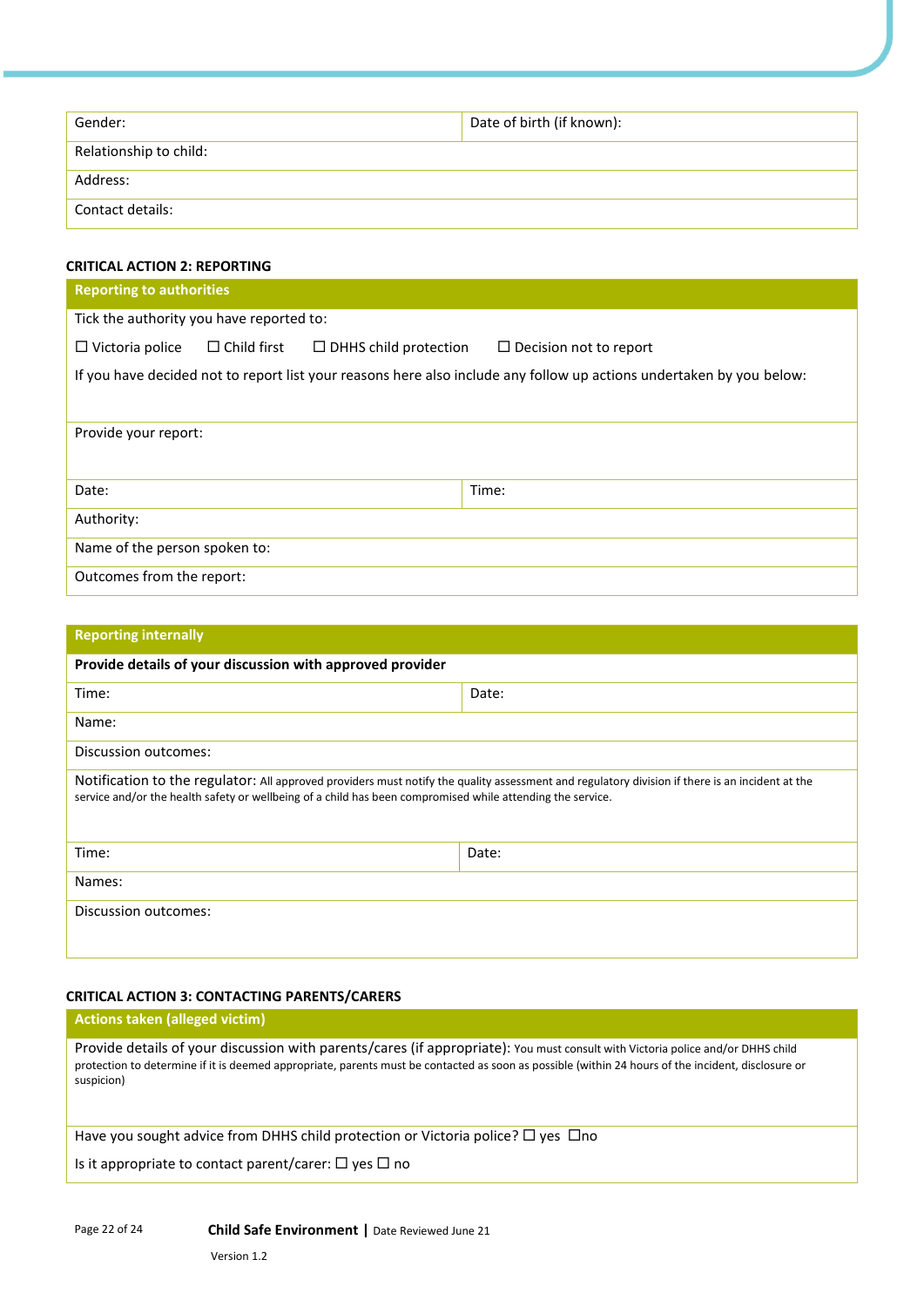List reasons if it is not appropriate to contact parent/carer:

#### If contacting parent/carer, provide the following details:

Name of staff member making the call:

Name of parent/carer receiving the call:

Discussion outcomes:

#### **CRITICAL ACTION 4: PROVIDING ONGOING SUPPORT**

| Planned actions: Include details on what follow-up actions have occurred to support that child for example referral to specialised services: |
|----------------------------------------------------------------------------------------------------------------------------------------------|
| Follow up actions:                                                                                                                           |
|                                                                                                                                              |
| Support:                                                                                                                                     |
|                                                                                                                                              |
| Referrals:                                                                                                                                   |
|                                                                                                                                              |

#### **PROCESS OF REVIEW**

Complete this section between four to six weeks after an incident, suspicion or disclosure of abuse in conjunction with the approved provider. This will support you and your service to continue to protect children in your care and to reflect on your process and then need for any follow up action.

#### **Safety and wellbeing**

**Current safety and wellbeing of the child** 

Is the child safe from abuse and harm?  $\Box$  yes  $\Box$  no

If not consider the need to make a further report

Does a child have any wellbeing issues that are not currently being addressed?  $\Box$  yes  $\Box$  no

If so, consider how these can be addressed and captured within a child support plan

#### **Current wellbeing of other children who may be impacted by the abuser**

Are there any other children who may be impacted by the abuser?  $\Box$  yes  $\Box$  no

If so have their wellbeing needs being met?  $\Box$  yes  $\Box$  no

#### **Current wellbeing of impact staff members**

Does the staff member who made the report/witnessed the incident, formed a suspicion or received a disclosure require any support?  $\Box$  yes  $\Box$  no

If so has this been received?  $\Box$  yes  $\Box$  no